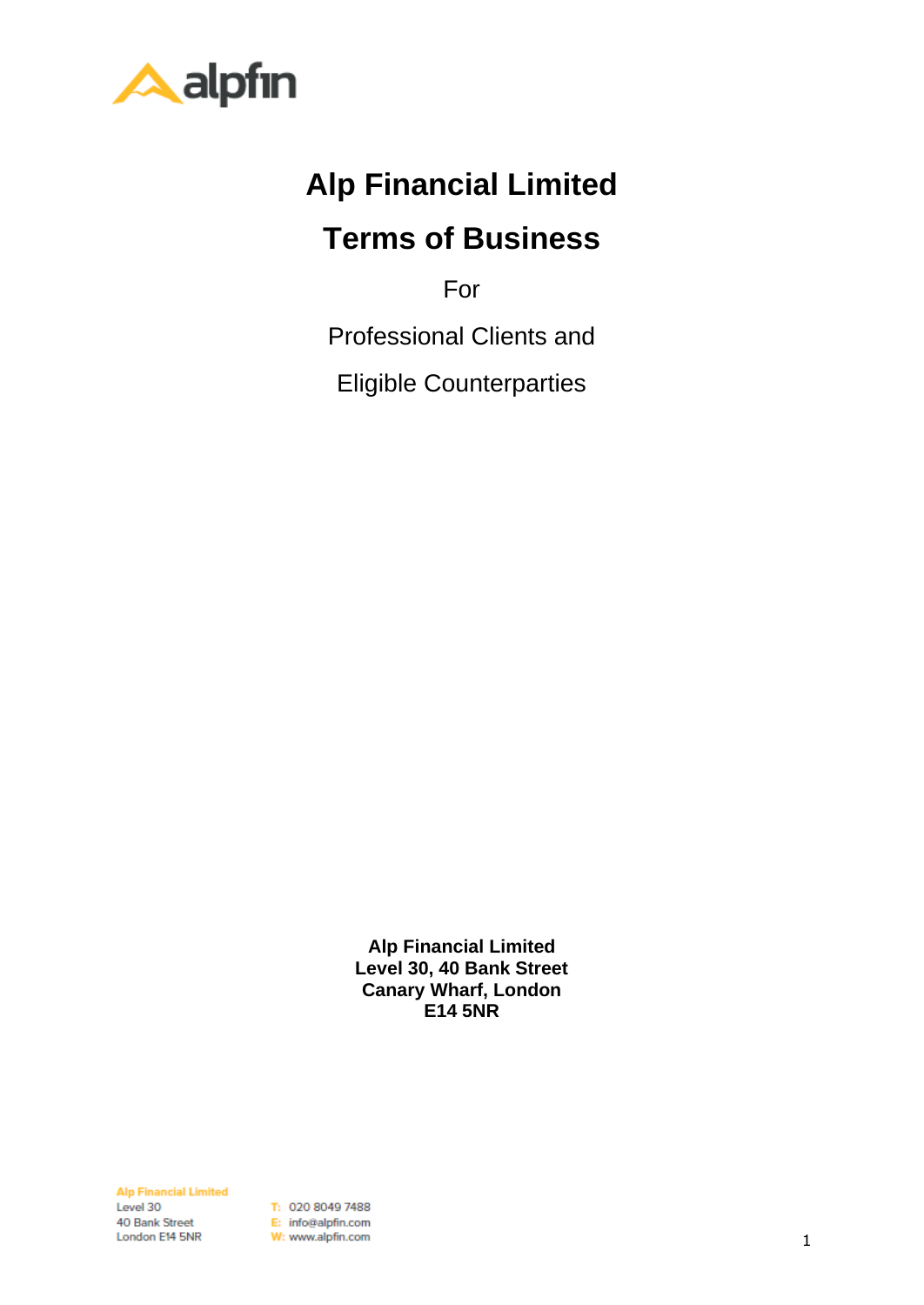

### **1. General Information**

- 1.1 *Introduction*: These terms of business ("**Terms of Business**") apply to Professional Clients and Eligible Counterparties ("**you**", or "**client**") of Alp Financial Limited ("**Alp**", "**Alp Financial Limited**", "**we**" or "**us**"). These Terms of Business, together with the Warning Notices, your completed Application Form and Assessment Questionnaire, our Execution Policy, any relevant software licences and additional terms and condition issued by us, including those relating to the Accounts and/or other terms issued in respect of transactions contemplated by these Terms and Conditions as amended from time to time (together this "**Agreement**"), set out the terms of the contract between you and us and govern your relationship with Alp for all Transactions with Alp. If there is any aspect of these terms that you do not understand or where you require further information you should contact the Compliance Department at Alp Financial Limited.
- 1.2 *Information about us*: Alp Financial Limited is authorised and regulated by the United Kingdom Financial Conduct Authority with firm reference number: 804843. Alp Financial Limited's principal place of business is Level 30, 40 Bank Street, Canary Wharf, London E14 5NR. Telephone +44 (0)20 8049 7488. We are required to conduct our business and dealings with you in accordance with the FCA Rules.
- 1.3 *Our capacity*: We will deal with you as principal unless we inform you that we are dealing with you as agent generally or with respect to any Transaction or class of Transactions. Every Order which we may take is accepted and executed on the basis that we act on our own account as principal and not as your agent unless otherwise agreed.
- 1.4 *Your capacity*: You will enter into Transactions as principal and counterparty unless otherwise agreed in writing by us.
- 1.5 *Language of Communications*: You may communicate with us in English. All Alp standard documents will be available in English. If a document is translated into another language this will be for information purposes only and the English version will prevail.
- 1.6 *Commencement*: Unless otherwise agreed, this Agreement takes effect immediately on receipt by us of: (a) a copy of this Agreement signed by you; or (b) your acceptance of this Agreement electronically as part of the online account registration process.
- 1.7 *Amendments*: We may amend this Agreement by giving written notice to you. Each amendment will become effective on the date specified in the notice and will be deemed accepted if and when you place an Order with us after the date on which the amendment becomes effective. Any amendment requested by you must be agreed in a formal amendment agreement by us. Unless expressly agreed otherwise, an amendment will not affect any outstanding Order or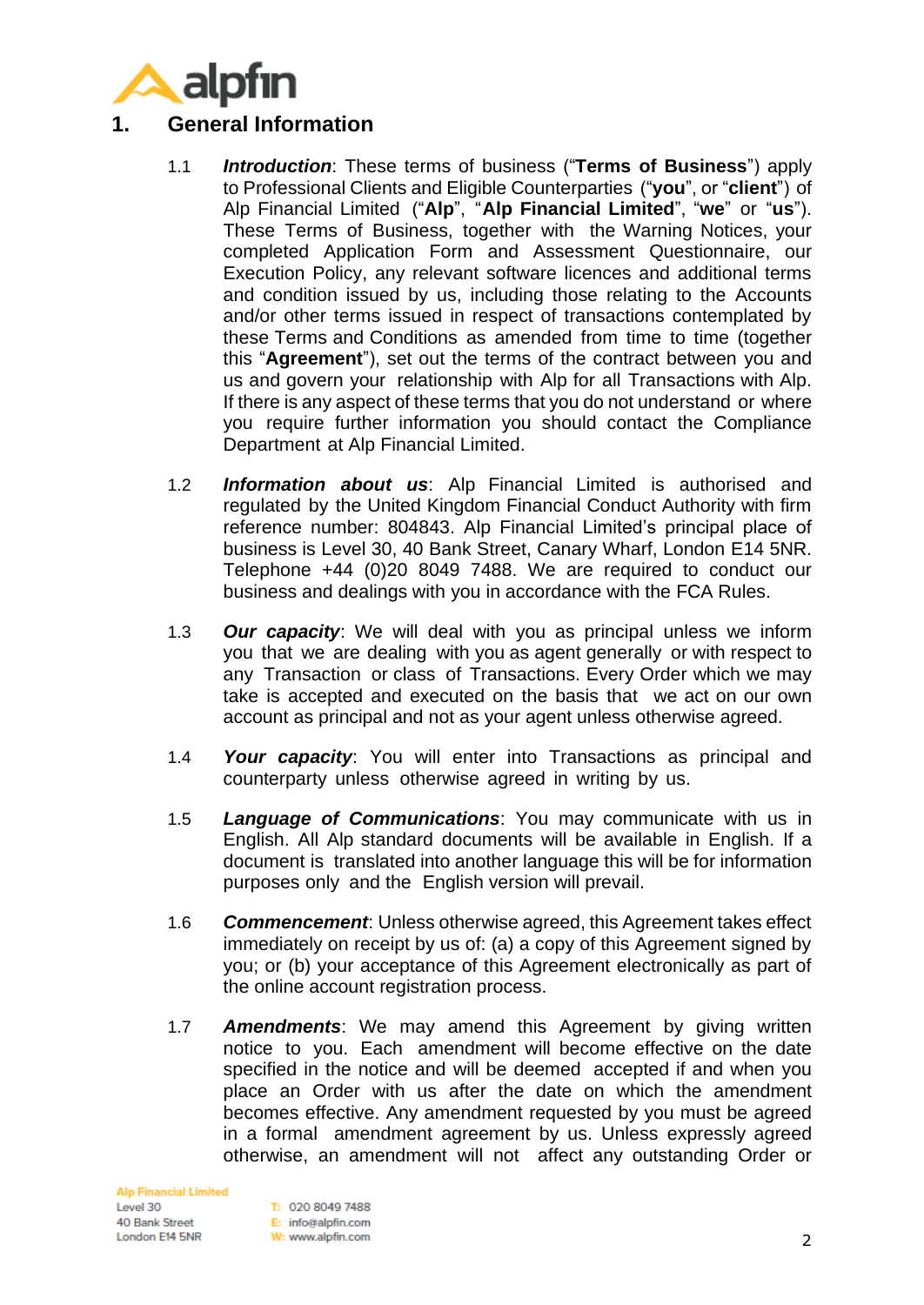

Transaction or any legal rights or obligations which may already have arisen. If you do not wish to accept any amendment made by us, you may, by notice to us, close your open Transactions and your Account in accordance with this Agreement.

- 1.8 *Duties and responsibilities*: We assume no greater responsibility or fiduciary duty than that imposed by the FCA Rules or the express terms of this Agreement.
- 1.9 *Subject to Applicable Regulations*: This Agreement and all Transactions are subject to Applicable Regulations so that: (i) if there is any conflict between this Agreement and any Applicable Regulations, the latter will prevail; and (ii) we may take or omit to take any action we consider necessary to ensure compliance with any Applicable Regulations and whatever we do or omit to do in order to comply with them will be binding on you.
- 1.10 *Your Compliance Obligations*: You acknowledge that you are solely responsible for, and that Alp does not have any responsibility in respect of, your compliance with all Applicable Regulations, including any laws, rules and regulations in the jurisdiction of your citizenship, residence or domicile or any other jurisdiction, relating to tax, disclosure of interests in securities, short-selling of securities, foreign exchange and capital controls, transparency, reporting or filing requirements. You confirm and agree that you will at all times ensure compliance with all Applicable Regulations.
- 1.11 *Other Client Notices:* In addition to this Agreement we have provided you with information relating to our conflicts of interest policy, use of execution venues, fees and charges and order execution policy. This information will be provided to you prior to account opening via email.
- 1.12 *Third Party Agreements:* Alp may execute agreements on your behalf with third-party firms, liquidity providers or banks to provide you with clearing, settlement and other services and you agree to be bound by any such agreement entered into on your behalf.

#### **2. Definitions and Interpretation**

2.1 In this Agreement the following words and phrases have the following meanings:

| Account | means an account of yours opened with us;                                                            |
|---------|------------------------------------------------------------------------------------------------------|
|         | Account Opening Forms means the application and other forms supplied by Alp<br>to open your Account; |
| Act     | means the UK Financial Services and Markets Act 2000<br>(as amended from time to time);              |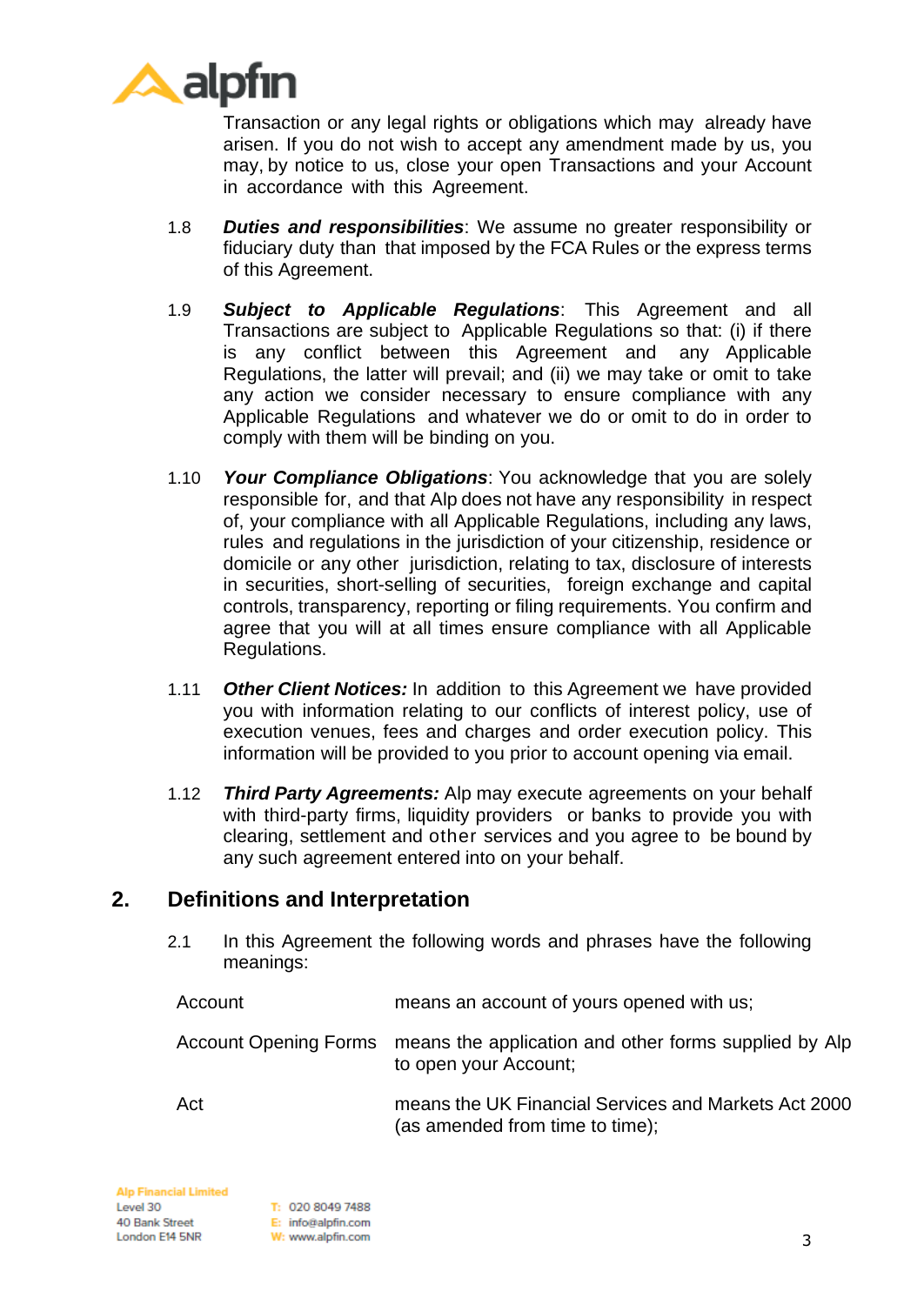

Affiliate means any other person directly or indirectly controlling or controlled by, or under direct or indirect common control with, such person. For purposes of this definition, "control" when used with respect to any person means the power to direct the management and policies of such person, directly or indirectly, whether through the ownership of voting securities;

Applicable Regulations means the FCA Rules, the Act or any other rules of a relevant regulatory authority or any other Rules of a relevant Market and all other applicable laws, rules and regulations as in force from time to time;

Available Balance means the sum of your:

- (a) cash balance; plus
- (b) realised profits on your open trades; minus
- (c) realised losses on your open trades; minus
- (d) Margin required.
- Base Currency means the currency agreed between us from time to time;
- Business Day means a day (other than a Saturday or Sunday) on which banks generally are open for business in London;
- Commission means the commission, charges or other remuneration in connection with a Transaction as disclosed and as notified to you from time to time;
- Rate Card and Trading **Conditions** Is the document produced by Alp which outlines the products offered and the trading hours in which Alp produces quotes for such products;
- Currency will be construed so as to include any unit of account;
- Default Interest Rate means a rate of 1% per annum simple above the base rate of the Bank of England or, if the sums are due in a currency other than sterling, 1% per annum simple above the base rate of the central bank for that currency, provided that if the relevant base rate cannot be established for any reason, we shall acting reasonably at all times set the Default Interest Rate by reference to the base rate of an alternative central bank.
- Eligible Counterparty has the meaning set out in the FCA Rules;
- EMIR means Regulation 2012/648/EU;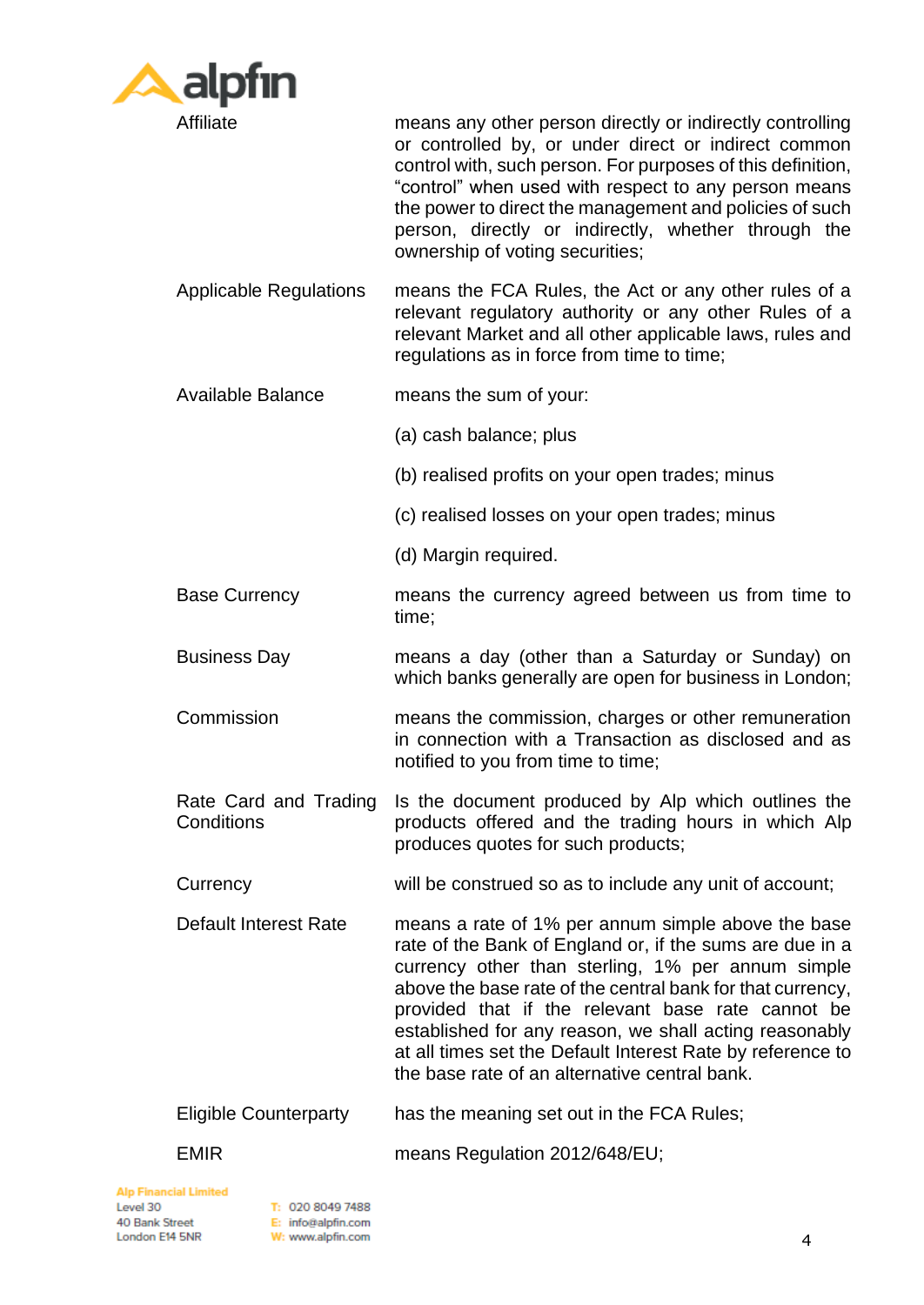

Event of Default means any of the events of default as listed in paragraphs (a) to (k) of clause [22.1;](#page-28-0)

- Financial Instrument means an investment of the type set out within Articles 83 to 85 of the Financial Services and Markets Act 2000 (Regulated Activities) Order 2001 (i.e. options, futures and contracts for differences);
- Force Majeure Event has the meaning set out in clause [18.6;](#page-22-0)
- FCA means the Financial Conduct Authority or any successor organisation or authority for the time being responsible for the regulation of investment business in the UK;
- FCA Rules means the Rules of the FCA as in force from time to time;
- FX Contract means a cash settled spot, including rolling spot, or forward foreign exchange contract referencing particular currency pairs and an NDF Contract;
- Initial Margin has the meaning set out in clause [13.1;](#page-16-0)
- Insolvency Law means, with respect to any person, any bankruptcy, insolvency, regulatory, supervisory or similar law (including any corporate or other law with potential application in the event of insolvency) applicable to such person;
- Insolvency Officer means any trustee, receiver, liquidator, conservator, administrator, insolvency officer or other similar official appointed pursuant to an Insolvency Law;
- Loss means any loss, cost, claim, damages (whether compensatory, exemplary or punitive) or expenses, including fees and expenses of legal counsel;
- Manifest Error has the meaning set out in clause [17.1;](#page-21-0)
- Margin means Initial Margin and Variation Margin;
- Margin Call means a demand for such cash amounts or other assets by way of Margin as Alp may require for the purpose of protecting itself against loss or risk of loss on present, future or contemplated Transactions under this Agreement;
- Market Abuse has the meaning set out in the Act and the Market Abuse Regulation (596/2014/EU);

Market Abuse means Regulation 596/2014/EU;

**Alp Financial Limited** Level 30 40 Bank Street London E14 5NR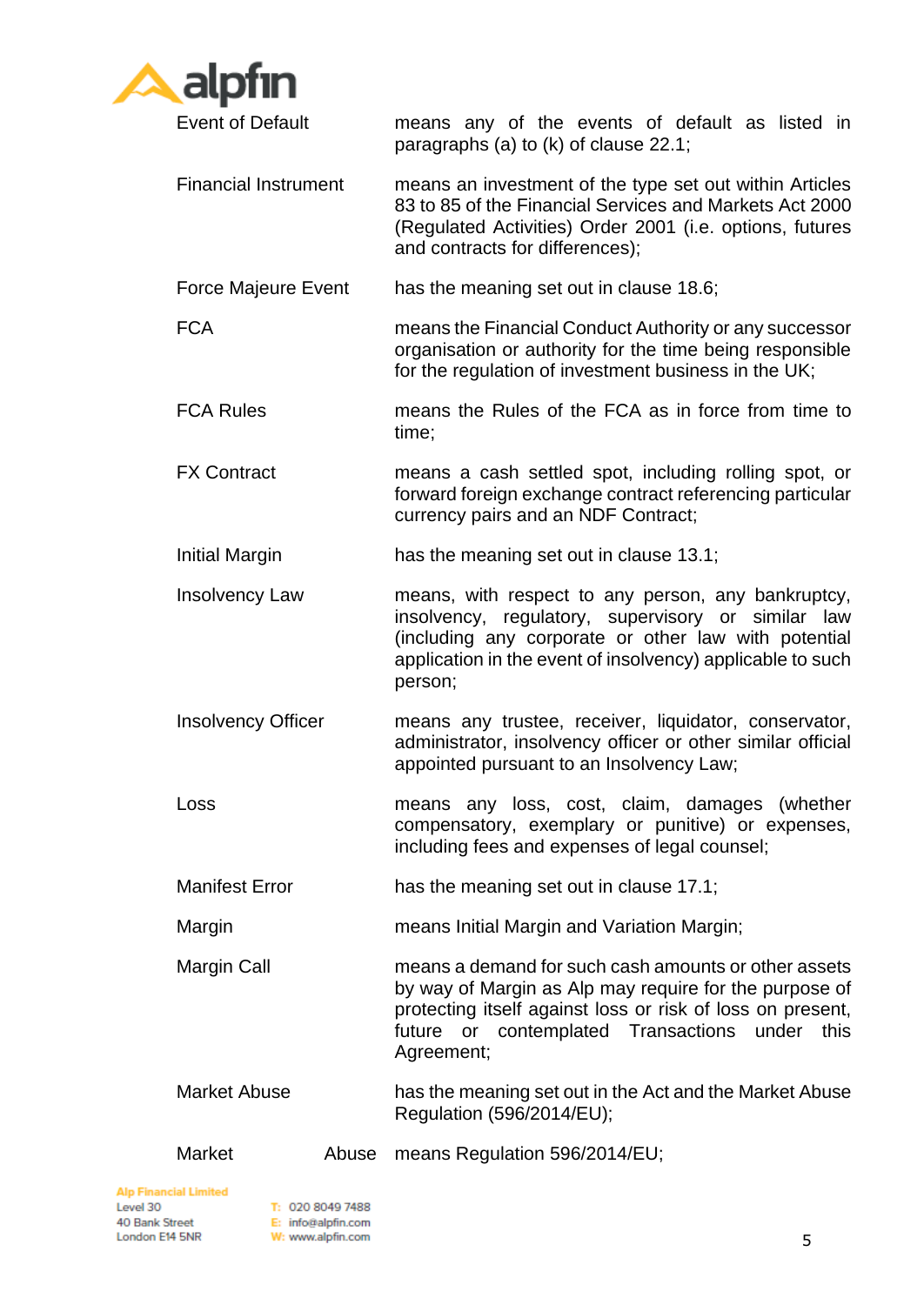

| <b>Market Information</b>               | information about<br>Financial<br>general<br>means<br>Instruments or other information that we may provide to<br>you from time to time;                                                                                                                                                                                   |
|-----------------------------------------|---------------------------------------------------------------------------------------------------------------------------------------------------------------------------------------------------------------------------------------------------------------------------------------------------------------------------|
| MiFID II                                | means Directive 2014/65/EU;                                                                                                                                                                                                                                                                                               |
| <b>MiFID II Regulation</b>              | means Regulation 2017/565/EU;                                                                                                                                                                                                                                                                                             |
| <b>MiFIR</b>                            | Commission<br>Delegated<br>Regulation<br>means<br>600/2014/EU;                                                                                                                                                                                                                                                            |
| <b>Multilateral Trading</b><br>Facility | has the meaning set out in the FCA Rules;                                                                                                                                                                                                                                                                                 |
| <b>NDF Contract</b>                     | means a non-deliverable forward foreign exchange<br>contract referencing particular currency pairs;                                                                                                                                                                                                                       |
| <b>Organised Trading Facility</b>       | has the meaning set out in the FCA Rules;                                                                                                                                                                                                                                                                                 |
| Order                                   | means a request to execute, open or close a<br>Transaction at a price quoted by Alp as appropriate;                                                                                                                                                                                                                       |
| Platform                                | electronic trading platforms and trading connections,<br>access to which we may from time to time facilitate for<br>clients;                                                                                                                                                                                              |
| Proceedings                             | means any suit, action or proceeding under or in<br>connection with this Agreement or any Transaction, or<br>arising out of any act or omission required or permitted<br>under or in connection with this Agreement or any<br>Transaction, in each case whether brought or<br>commenced by either party or a third party; |
| <b>Professional Client</b>              | has the meaning set out in the FCA Rules;                                                                                                                                                                                                                                                                                 |
| <b>Protected Person</b>                 | has the meaning set out in clause 18.2;                                                                                                                                                                                                                                                                                   |
| <b>Regulated Market</b>                 | has the meaning set out in the FCA Rules;                                                                                                                                                                                                                                                                                 |
| <b>Related Party</b>                    | has the meaning set out in the FCA Rules;                                                                                                                                                                                                                                                                                 |
| <b>Rules</b>                            | means articles, rules, regulations, procedures and<br>customs, as in force from time to time;                                                                                                                                                                                                                             |
| <b>Services</b>                         | as described in section 5;                                                                                                                                                                                                                                                                                                |

**Alp Financial Limited**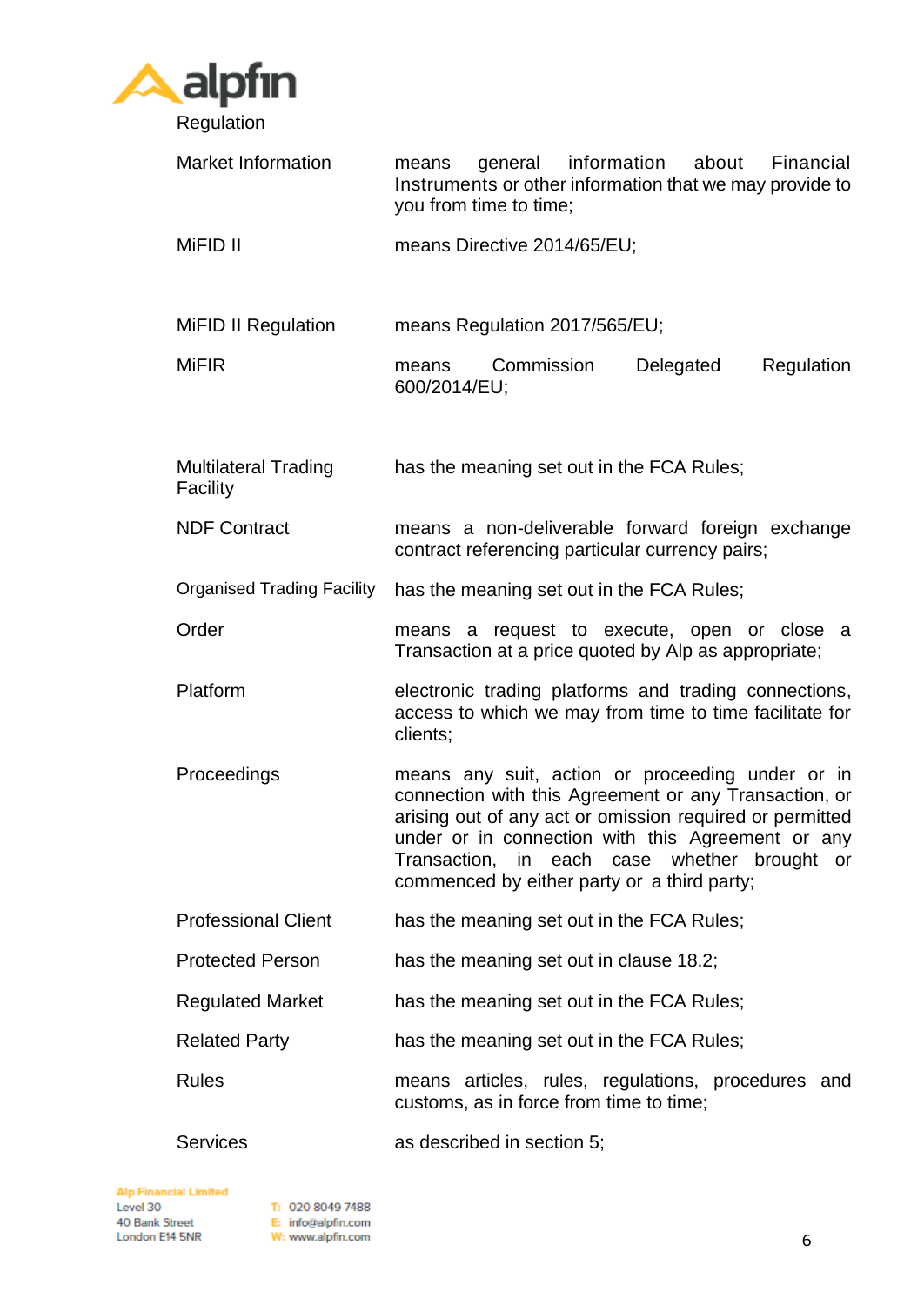

| <b>Trading App</b>   | means our proprietary trading application downloaded<br>by you to supported mobile devices and which provides<br>mobile access to our Platforms; |
|----------------------|--------------------------------------------------------------------------------------------------------------------------------------------------|
| <b>Trading Hours</b> | are the times detailed in the Rate Card and Trading<br>Conditions document for each product when Alp quotes<br>its markets;                      |
| Transaction          | means any transaction in a Financial Instrument;                                                                                                 |
| Variation Margin     | has the meaning set out in clause 13.1;                                                                                                          |
| Website              | www.alpfin.com                                                                                                                                   |

- 2.2 *General interpretation*: A reference in this Agreement to a "clause" will be construed as a reference to, respectively, a clause of or Schedule to this Agreement, unless the context requires otherwise. References in this Agreement to any statute or statutory instrument or Applicable Regulations include any modification, amendment, extension or re-enactment. A reference in this Agreement to any "document" will be construed to include any electronic document. References to "persons" include bodies corporate, unincorporated associations, partnerships, firms, companies, corporations, governments, states or agencies of a state or any associations or partnerships of two of more such persons (whether or not having separate legal personality). The words "include", "includes" or "including" as used in this Agreement will be deemed to be followed by the words "without limitation". The masculine includes the feminine and the neuter and the singular includes the plural and vice versa as the context admits or requires. Words and phrases defined in the FCA Rules have the same meanings in this Agreement unless expressly defined in this Agreement. Any times or deadlines referred to in this Agreement, whether by reference to a specific hour or otherwise, are based on local times in London, United Kingdom.
- 2.3 *Headings*: Headings are for ease of reference only and do not form part of this Agreement.
- 2.4 *Time of essence*: Time will be of the essence in respect of all obligations of yours under or in connection with this Agreement and any Transaction.

# **3. Client Classification**

3.1 We have notified you separately of your categorisation as a Professional Client or an Eligible Counterparty as required under the FCA Rules. You acknowledge and agree that it is your responsibility to keep us updated with information regarding your knowledge, experience and ability to manage the risks associated with the Services that we provide to you.

**Alp Financial Limited** Level 30 40 Bank Street London E14 5NR

T: 020 8049 7488 E: info@alpfin.com W: www.alpfin.com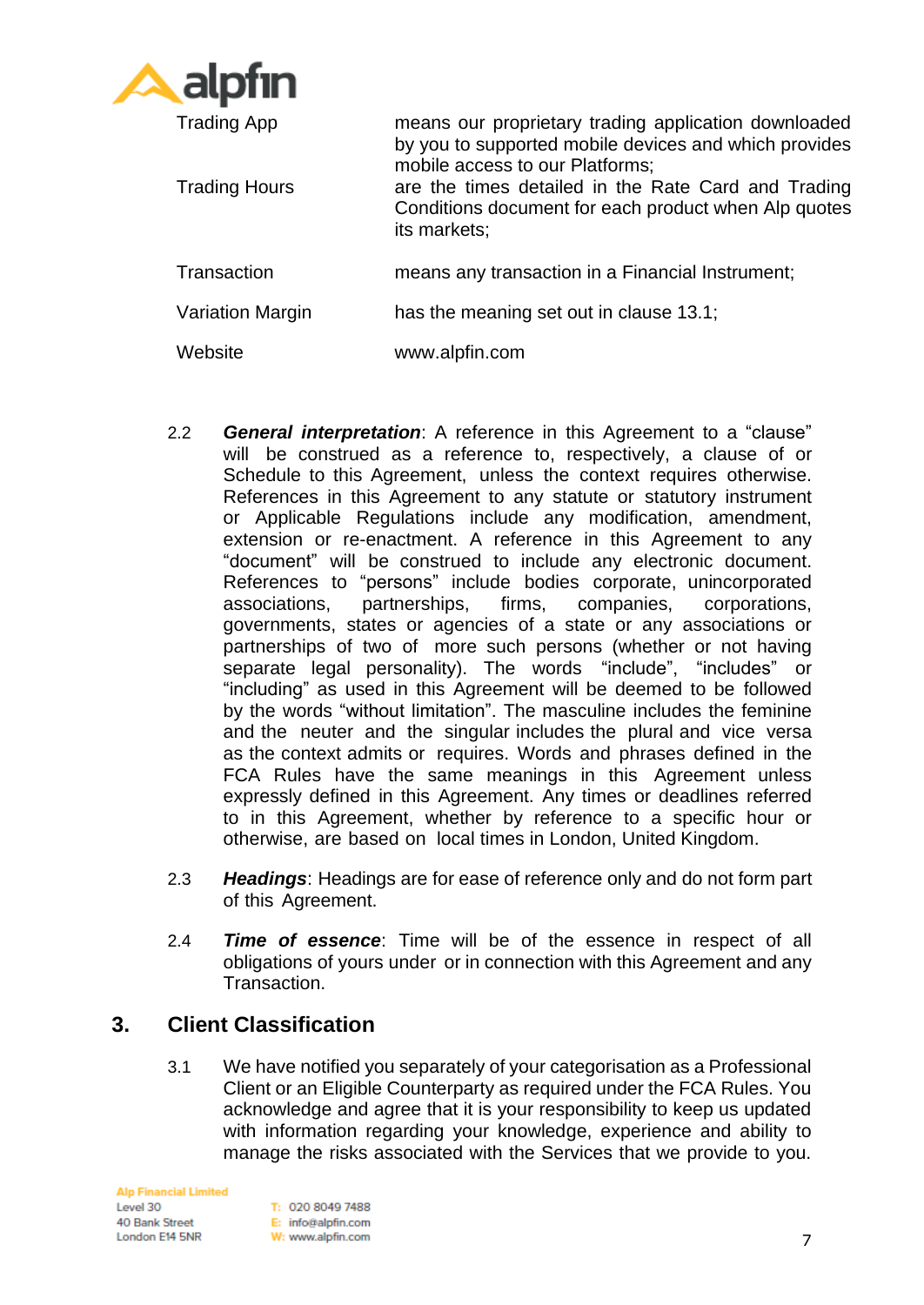

You must notify us as soon as possible if you believe that you are no longer a Professional Client or an Eligible Counterparty.

- 3.2 You may request a different client categorisation from the one we have allocated to you but be aware that we may decline such a request.
- 3.3 If you are acting on behalf of another person or entity, we will treat you alone as our client for the purposes of Applicable Regulations and you will be liable as such. No other person (whether identified to us or not) will be our client.

### **4. Title Transfer Collateral Arrangements**

- 4.1 We will treat any transfer of money to us by you or held by us on your behalf as a transfer of full ownership for the purposes of covering your present or future, actual or contingent or prospective obligations (collateral), without further notice from us, you acknowledge and have provided express consent that full ownership of the money so determined as collateral by us is transferred to us for the purpose of covering your obligations under or in connection with this Agreement from time to time ("**the Title Transfer Collateral Arrangement**"). We will not hold such money in accordance with the FCA client money rules but as cash collateral or Margin for the purposes provided in this Agreement.
- 4.2 The FCA client money rules will not apply to monies transferred under the title transfer collateral arrangement and you will not have a proprietary claim over such money and we can deal with it as our own. For the avoidance of doubt, in the event of our insolvency, you will only have an unsecured claim (as a general creditor) against us for repayment of that money, and such claim will be subject to the exercise by us of any set-off rights we may have under this Agreement or under general law.
- 4.3 Money transferred to us by you under the title transfer collateral arrangement will be recorded as a cash repayment obligation owed by us to you. We will transfer an equivalent amount of money back to you: (i) in our sole and absolute discretion, or (ii) at your request, but only to the extent that we consider that the amount of money you have transferred to us is more than necessary to cover your obligations to us including, present or future, actual or contingent or prospective obligations to us as determined by us in our sole and absolute discretion. In determining the amounts, Margin, collateral, your obligations to us, and our obligations to you, we may apply such methodology (including judgments as to the future movement of markets and values) as we consider appropriate, consistent with Applicable Regulations.
- 4.4 Any request from you to terminate the title transfer collateral arrangement must be made to us in writing.
- 4.5 For the avoidance of doubt, we will not pay any interest of any amounts in your Account unless we have agreed to do so in writing. Unless we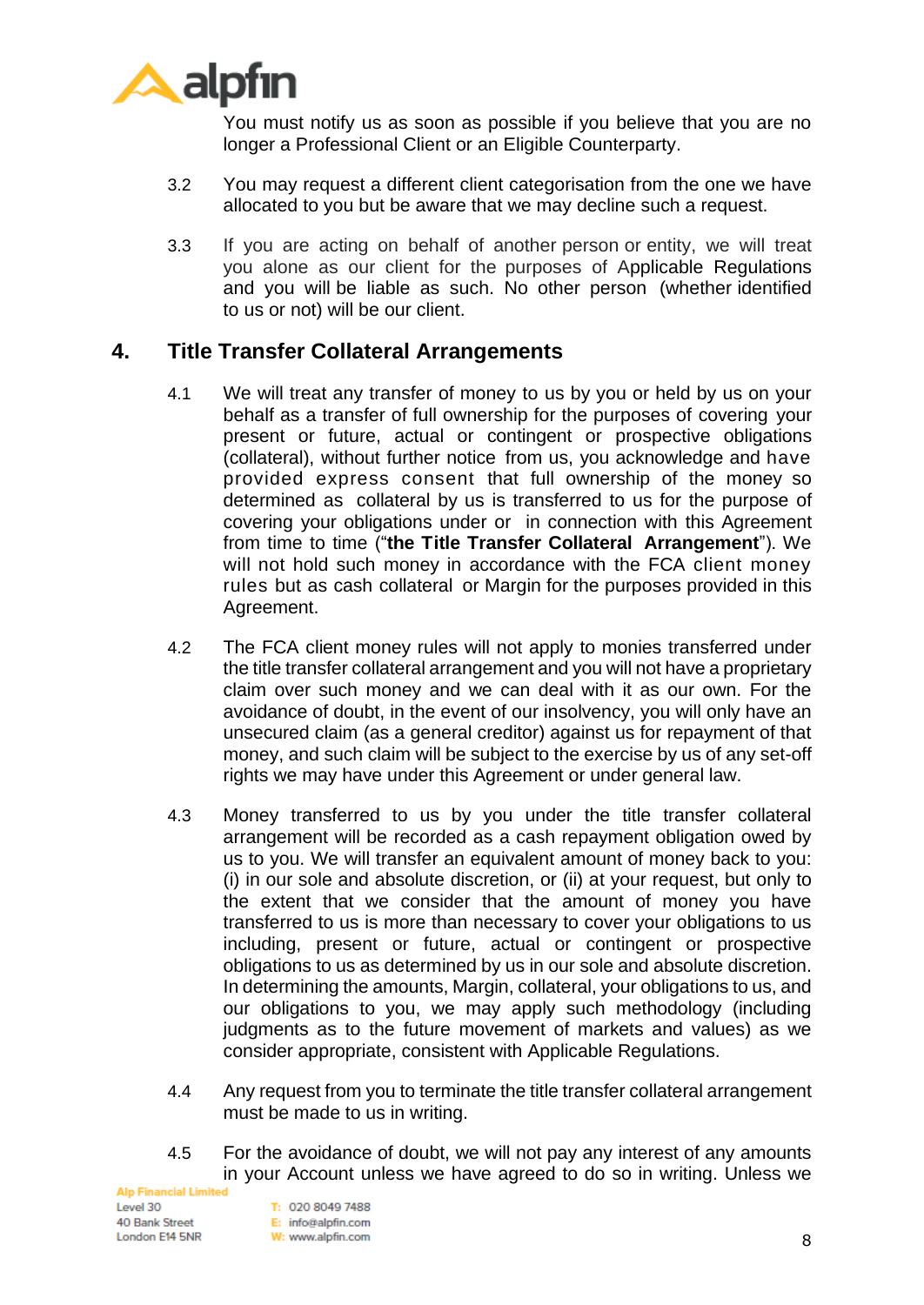

have agreed otherwise in writing, on signing this agreement, you consent to the fact that no interest will be paid to you on any amounts in your Account and that we retain all such interest.

4.6 We may pass money received from you to a third party to hold or control in order to make a Transaction through or with a person to satisfy your obligation to provide a deposit in respect of a Transaction. Although we remain responsible for money received from you even if we pass it to a third party, you may be exposed to additional risk that, in the event of an insolvency in relation to that third party, the amount of money received by us from the third party may not be sufficient to satisfy your claims.

#### <span id="page-8-0"></span>**5. Services**

- 5.1 *Services*: We will provide a dealing service to you in relation to Financial Instruments on the Platform. In relation to the dealing service, we will enter into the Transactions with you as principal on a non-advised basis. For the avoidance of doubt, we are not providing you with any investment, legal, regulatory, tax or other form of advice. You may wish to seek independent advice in relation to any Transaction you propose to enter into under this Agreement. You should make your own assessment of any Transactions or decisions to buy, sell or otherwise deal in Financial Instruments that you are considering and should not rely on any information, proposal or communication from us being investment advice. You should bear in mind that merely explaining a Financial Instrument or the terms of a Transaction or its performance characteristics does not itself amount to advice on the merits of the investment. If you consider that you have been provided with investment advice, you acknowledge that it is given without authority and you should not rely on it.
- <span id="page-8-1"></span>5.2 *Appropriateness*: By entering into this Agreement, you confirm that you have the necessary experience and knowledge to understand the risks involved in relation to the Transactions. If we have categorised you as a Professional Client you acknowledge that we do not have to ensure that any such Transactions are appropriate for you and we may assume that you have all such necessary experience and knowledge.
- 5.3 *Incidental information*: Where we provide Market Information to you from time to time:
	- (a) this is incidental to your dealing relationship with us;
	- (b) this does not amount to a personal recommendation or the provision of investment advice or a recommendation to enter into a Transaction;
	- (c) we give no representation, warranty or guarantee as to the accuracy or completeness of such information or as to the legal, tax, accounting or other consequences of any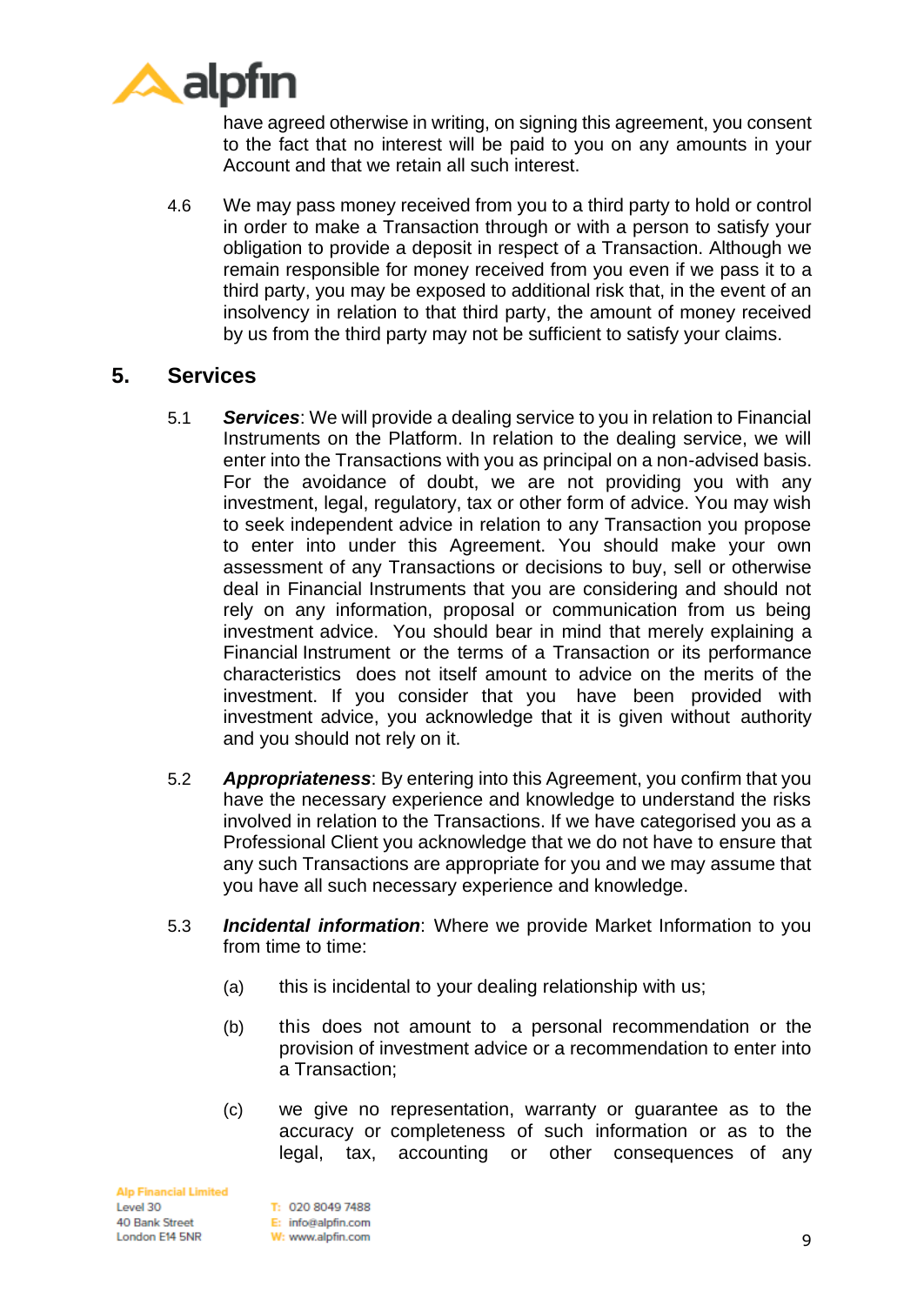

Transaction. Any information may be changed without prior notice to you;

- (d) where information is in the form of a document containing a restriction on the person or category of persons for whom that document is intended or to whom it is distributed, you agree that you will not pass it on contrary to that restriction;
- (e) the Market Information is not personalised to your particular circumstances and you should make your own investment decision based on your own assessment of the Transactions; and
- (f) you should read, consider and acknowledge any disclosures and disclaimers made in the Market Information.
- 5.4 *Intellectual property*: You acknowledge and agree that the copyrights, trade-marks, databases and other property and rights in any information distributed to or received by you from us (including any prices quoted by us to you), together with the contents of our website, brochures and other material connected with our Services and any databases that contain or constitute such information, will at all times remain the sole and exclusive property of us, our Affiliates or any third party identified as being the owner of such rights. You agree that you will not permit or facilitate, and will take reasonable steps to prevent, the sale, dissemination, re-distribution or re-publication of any information referred to in this clause.
- <span id="page-9-0"></span>5.5 *EMIR information and identifier codes*: We are required to obtain information about your other activities in order to determine your status for the purposes of regulations which apply to trading in over-the-counter derivatives. In addition, in order to ensure that we can deal with you and discharge our obligations under Applicable Regulations, you will provide us, as appropriate, with such information relating to, for example, your national identity number or your legal entity identifier (as applicable).
- 5.6 *Material changes to information*: You represent and warrant that any information that you provide to us is accurate. You must inform us immediately of any material changes to the information provided to us in the Account Opening Forms, including any changes to your contact details or other matters related to clauses [5.2](#page-8-1) and [5.5.](#page-9-0)
- 5.7 *Risks*: Investments in derivatives instruments may carry a high degree of risk as further explained in our Warning Notice, which will be provided to you prior to account opening via email. You acknowledge and agree that by entering into a Transaction that you understand the terms, conditions and risks of such Transactions and decisions and are willing to assume those risks, financially or otherwise.
- 5.8 *Base Currency*: All Transactions will be entered into and executed in the Base Currency. If you instruct us to enter into any Transaction which is affected in a Currency other than the Base Currency: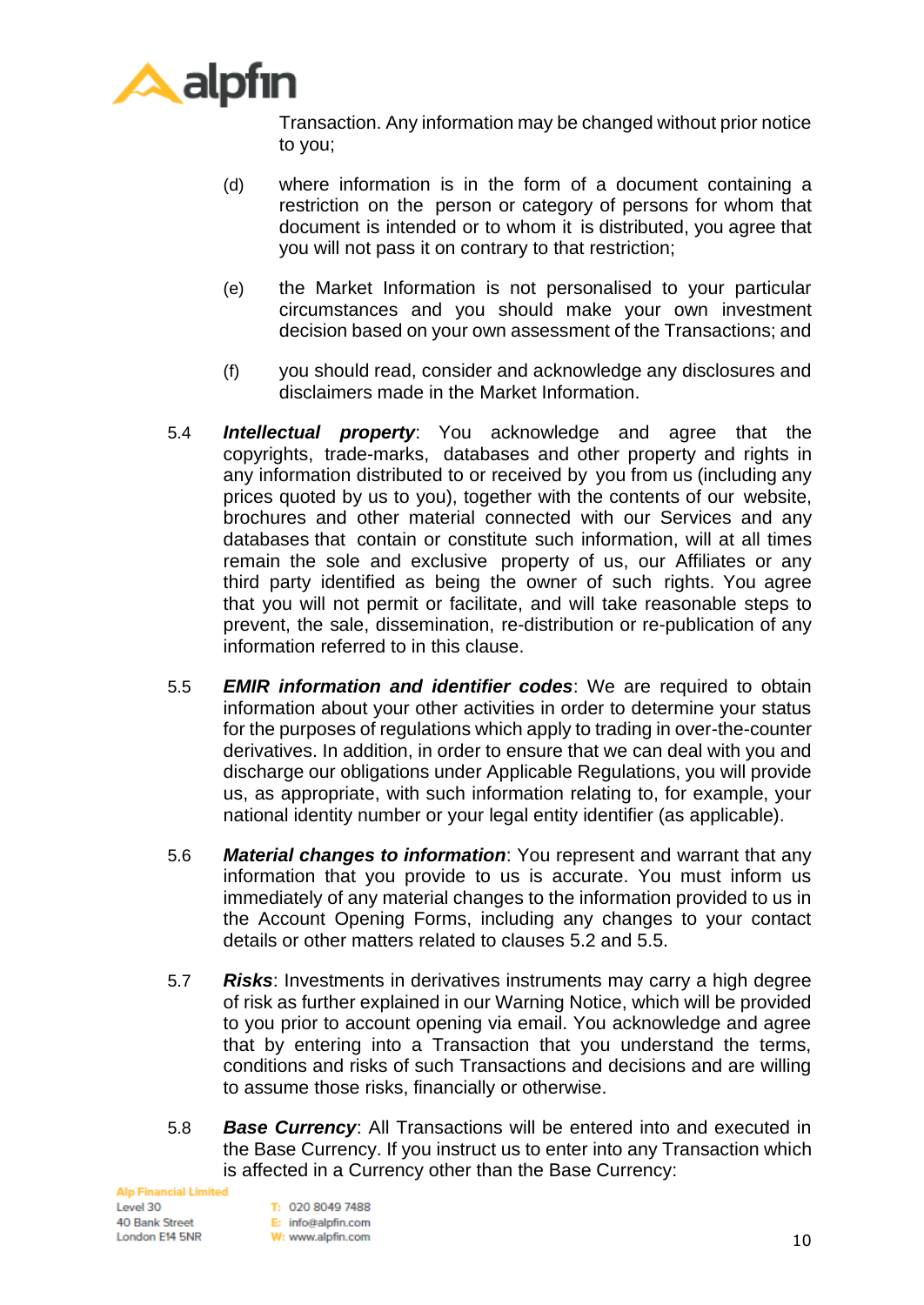

- (a) any profit or loss arising as a result of a fluctuation in the exchange rate affecting such Currency will be entirely for your account;
- (b) all Margin payments shall be made in the Currency in which the Transaction is to be affected in such amounts as we in our sole discretion may require;
- (c) we are authorised to convert funds in your account(s) into and from the said relevant Currency at the rate of exchange obtained by us from our bankers, insofar as we shall at our absolute discretion consider that such conversion is necessary to protect our position;
- (d) we shall notionally convert any charges including commission and financing adjustments for that trade to your Base Currency using our prevailing exchange rate for that purpose; and
- (e) your trade will not actually be converted into the Base Currency until after the trade is closed which means that you will continue to bear the risk of any changes in the exchange rate until the actual conversion takes place.
- 5.9 *Monitoring your Account*: You must ensure that you monitor your Account at all times while you have any Order outstanding. You may contact us during our Trading Hours should you wish to check on the status of any Order.

# **6. Trading**

- 6.1 *Multiple trades*: Your Order may result in a number of trades being executed to fill it in whole or in part. Where multiple trades are executed to fill your Order, the price for each such trade may be different.
- 6.2 *Closing trades*: Your trade will remain open until you close the trade or we take steps to close the trade in accordance with this Agreement.
- 6.3 *Net positions*: If and to the extent you submit an Order to buy or sell a specific Financial Instrument and you already have an open trade in the same Financial Instrument in the opposite direction to the Order, we will treat that Order as an Order to close the open trade in whole or in part. If the size of the subsequent Order to buy or sell a specific Instrument exceeds the size of the open position, we will treat the Order as an Order to close the original position and create an Order to open a trade equal to the amount of such excess.
- 6.4 If you submit an Order to close some or all of your trades but do not specify which particular trades you wish to close, we shall treat that Order as a request to close such trades in the sequence that they were opened.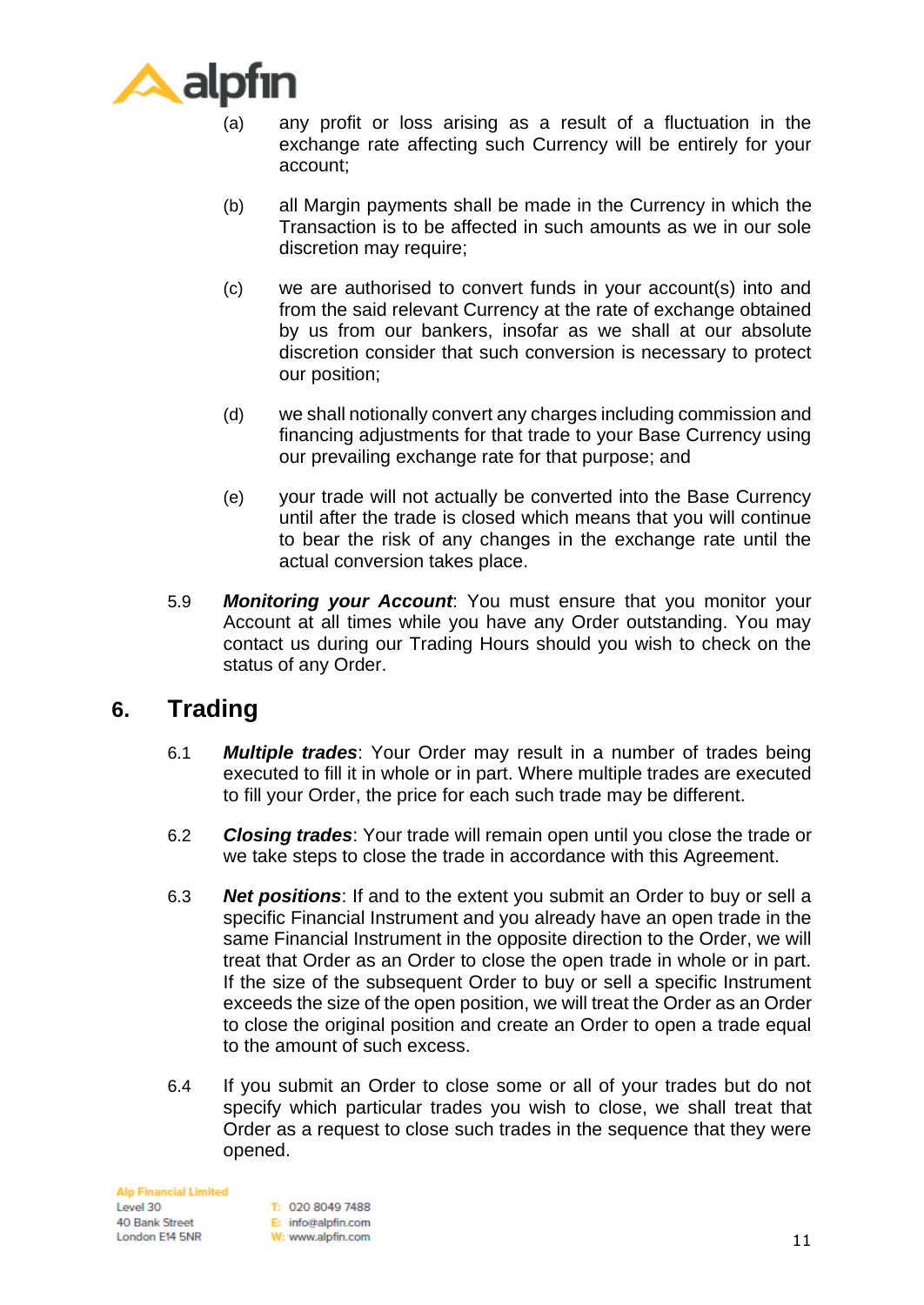

- 6.5 *Trades binding*: Each trade opened on your Account will be binding on you notwithstanding that by opening that trade you may have exceeded any limit applicable to your trading with us.
- 6.6 *Trade reporting*: Under applicable laws and regulations, we may be obliged to make certain information about certain trades public and to report the transaction details to competent authorities, such as the FCA. You agree and acknowledge that any and all proprietary rights in such trade and transaction information are owned by us and you waive any duty of confidentiality attaching to the information which we reasonably disclose.

# **7. Mobile Trading**

- 7.1 *Our Trading App*: We provide mobile access to our Platforms via our Trading App. You can start trading on your Account via the Trading App once you have downloaded the Trading App. The Trading App offers limited functionality and information. The Trading App is available for our supported mobile devices only.
- 7.2 *At your risk*: You acknowledge that the Trading App is provided by us on an "as is" and "as available" basis without any representations or warranties (whether express or implied) to the extent permitted by the law, as to its compatibility, security and accuracy. The use of the Trading App and/or any material downloaded or otherwise obtained by the use of the Trading App is done at your own discretion and risk.

# **8. All Financing, Charges and Payments**

- 8.1 *Costs and charges*: You agree to receive limited information regarding the costs and associated charges in connection with the Services provided to you as permitted under the MiFID II Regulation. The costs and associated charges that will apply to you in relation to the Services will be provided to you prior to account opening via email. Please familiarise yourself with our costs, charges and taxes before submitting Orders to us.
- 8.2 *Currency indemnity*: If we receive or recover any amount in respect of an obligation of yours in a Currency other than that in which such amount was payable, whether pursuant to a judgement of any court or otherwise, you will indemnify us and hold us harmless from and against any cost (including costs of conversion) or other loss suffered by us as a result of receiving such amount in such Currency.
- 8.3 *Payments and deliveries net*: Unless we give you written notice to the contrary, all payments and deliveries between us will be made on a net basis and we will not be obliged to deliver any asset or make any payment to you unless and until we have received from you all appropriate documents and any cleared funds (as applicable).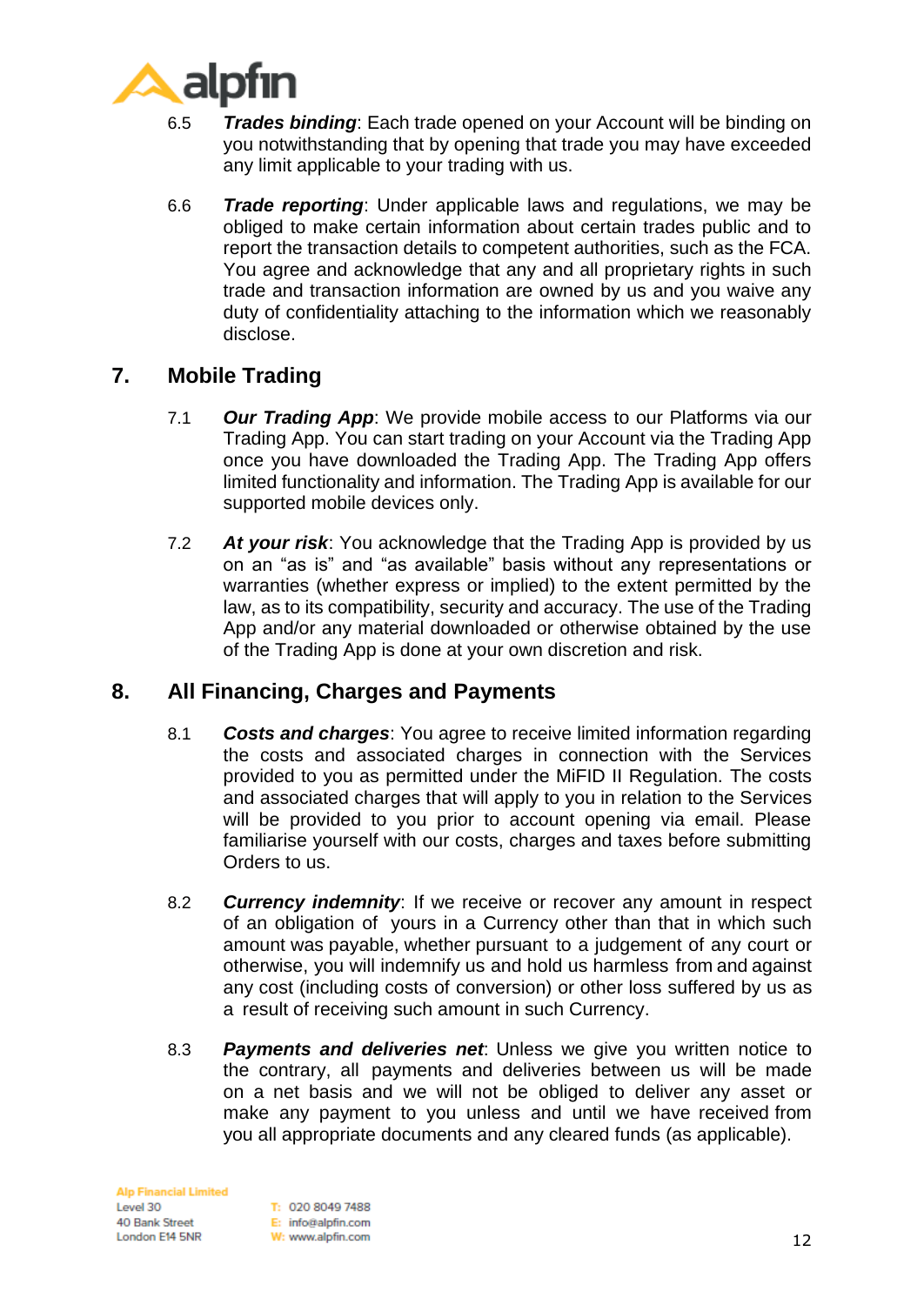

- 8.4 *Remuneration and sharing charges*: You acknowledge and agree that we may make or receive a payment, fee, commission or nonmonetary benefit to or from a third party provided that such payments or benefits are designed to enhance the quality of the service provided to you and do not impair our obligation to act honestly, fairly, professionally and in accordance with your best interests. We will disclose to you at prior to account opening via email. the existence nature and amount of any payment or benefit. Where the amount cannot be ascertained, we will disclose the method of its calculation.
- 8.5 *Commission*: When you open and close a Transaction (or if we close a trade in accordance with our rights under this Agreement), you will pay us a commission. Our commission rates applicable from time to time are accessible on our Website. If the Website does not contain a commission rate for the Financial Instrument you wish to trade, we shall charge you a fair and reasonable rate of commission based upon our commission rates for comparable Financial Instruments.
- 8.6 The commission rates that we charge are subject to change. We shall give you 14 days' notice of any changes to the commission rates.
- 8.7 We shall debit your account with the commission payable by you upon your opening or closing a trade as the case may be.
- 8.8 *Introducing brokers*: If your Account was introduced to us by an introducing broker, you acknowledge that we may from time to time share a proportion of the commission we charge you with that introducing broker. This may, but will not necessarily, increase the overall cost of services to you.
- 8.9 *Financing charges*: Financing charges may apply to your trades. An explanation as to the circumstances when such financing charges may arise, together with worked examples, is set out in the Rate Card and Trading Conditions. If applicable, these charges will result in a debit or credit being made to your Account at the time the charge becomes effective.
- 8.10 *Negative cash balances*: If the cash balance of your Account is a negative figure, we shall charge you interest on that negative figure at the Default Interest Rate.
- 8.11 *Currency conversion charges*: Our prevailing exchange rate for the purposes of currency conversion will be based upon the wholesale market exchange rate that is applicable on the day that the conversion is made and will include a charge in the spread that will not exceed 0.5% of the wholesale market exchange rate spread.
- 8.12 *Account funding charges*: We may permit you to make a payment to us by direct bank transfer, debit or credit card in your name, subject to our right to levy an administrative charge to reflect our reasonable costs in making this facility available to you.

**Alp Financial Limited** Level 30 40 Bank Street London E14 5NR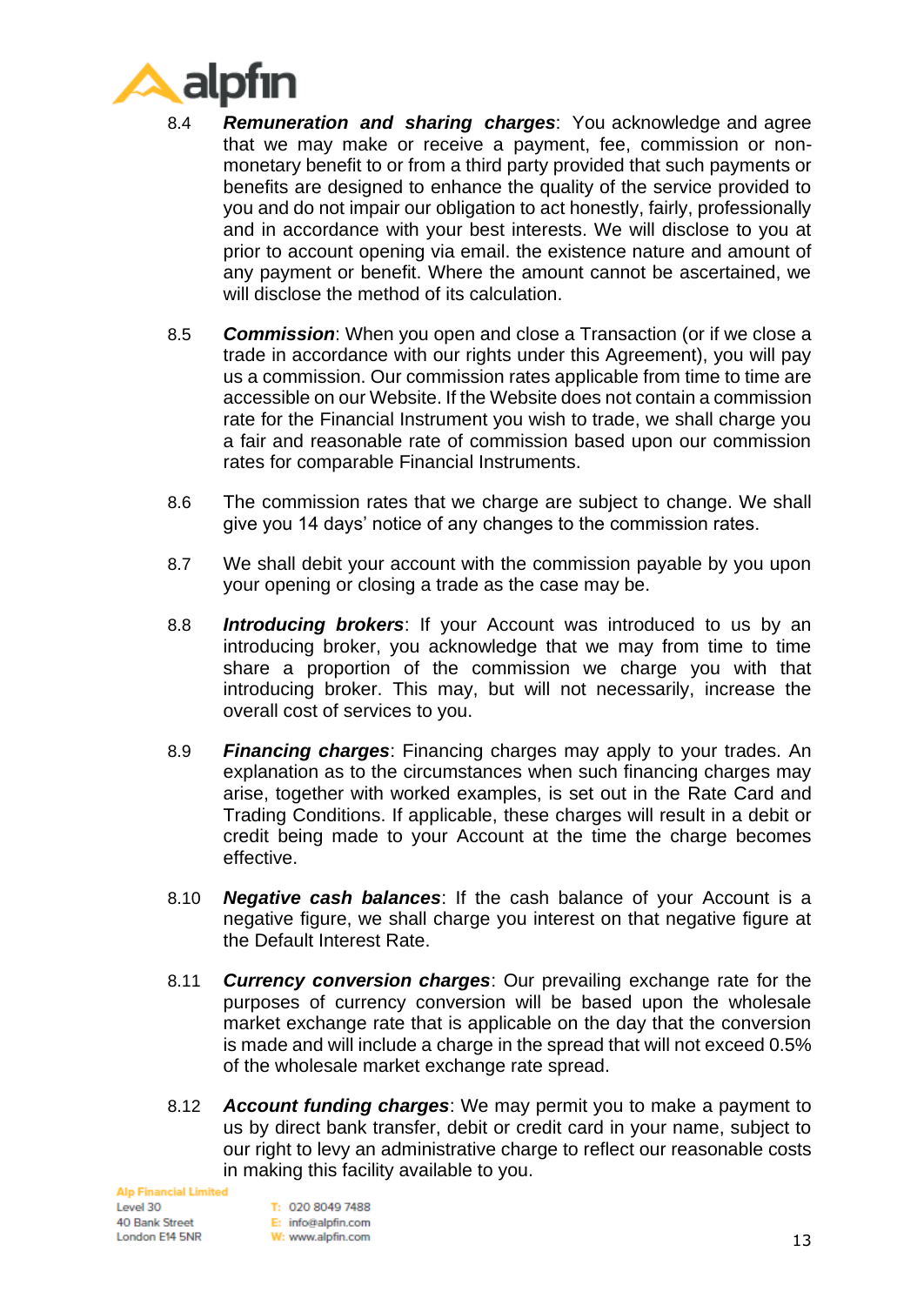<span id="page-13-0"></span>

- 9.1 We may at any time set off, without prior notice to you or any other requirement, any obligation (whether or not such obligation is matured or contingent, whether or not arising under this Agreement or under or in connection with any other agreement, transaction or instrument, and regardless of the Currency, place of payment or booking office of the obligation) you or any of your Affiliates may from time to time owe to us or any of our Affiliates, as reasonably determined by us, against any obligation (whether or not such obligation is matured or contingent, whether or not arising under this Agreement or under or in connection with any other agreement, transaction or instrument, and regardless of the Currency, place of payment or booking office of the obligation) we or any of our Affiliates may then owe to you or any of your Affiliates, as reasonably determined by us, in the following ways:
	- (a) by debiting any account or accounts of yours (with us and/or with any our Affiliates);
	- (b) by cancelling all or part of any position you may hold with us;
	- (c) in any other manner which we deem appropriate and in accordance with the law;
	- (d) in addition, we shall have the right at any time, without notice to combine and/or consolidate all or any of your accounts held by any of our Affiliates and/or us.
- 9.2 For the purpose of any cross-Currency set-off, we may convert either obligation at the applicable market exchange rate selected by us on the relevant date.
- 9.3 if the amount of any obligation is unascertained, we may in good faith estimate that amount and set off in respect of the estimate, subject to us accounting to you when the amount of the obligation is ascertained.
- 9.4 Our rights under this clause [9](#page-13-0) will be in addition to any other right of set-off or similar right we may have, whether as a matter of contract, under common law, or otherwise.

### <span id="page-13-1"></span>**10. Taxes**

10.1 You are responsible for all taxes (UK or foreign) that may arise as a result of or in connection with a Transaction, whether under current or changed law or practice. We will have no responsibility for any of your tax liabilities, or for providing information or advice in respect of

**Alp Financial Limited** Level 30 40 Bank Street London E14 5NR

T: 020 8049 7488 E: info@alpfin.com W: www.alpfin.com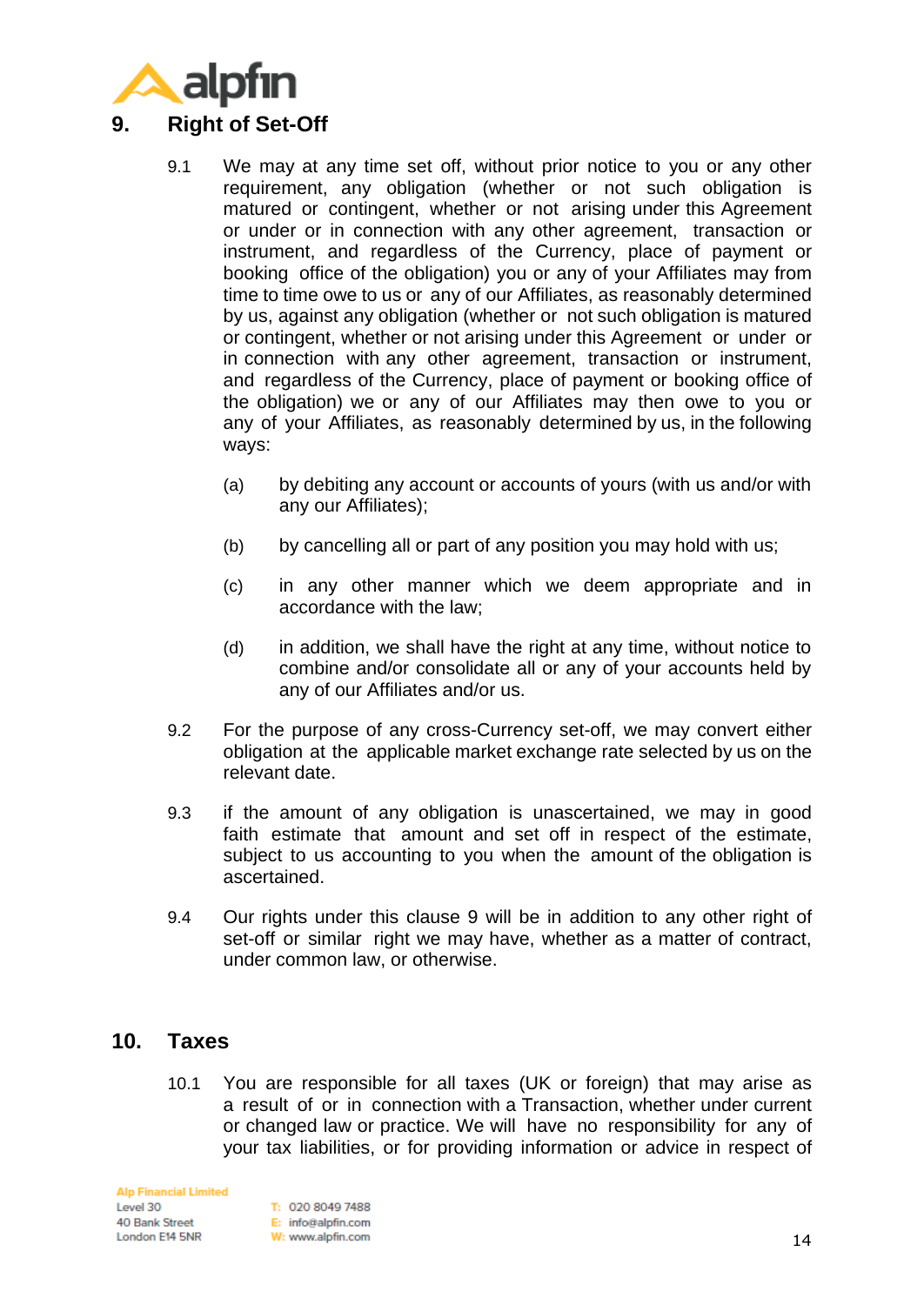

such liabilities and will not be responsible for notifying you of a change in tax law or practice.

- 10.2 If we become liable to pay any tax on your behalf as a result of or in connection with a Transaction executed by you with us, you will reimburse us on demand in full for the amount of such tax paid by us. If we become liable to pay any stamp duty, stamp duty reserve tax or any other similar documentary tax or duty in any jurisdiction (collectively "**Stamp Duty**") in respect of any Transaction between us and you, you will reimburse us on demand in full for the amount of such Stamp Duty paid by us or such Affiliate.
- 10.3 You will indemnify us and hold us harmless for and against all costs, claims, demands and expenses arising as a result of or in connection with (i) any failure by you to reimburse us in accordance under this clause [10](#page-13-1) and (ii) any late payment or non-payment of any tax or Stamp Duty payable by you in respect of a Transaction executed by you.

### **11. Conflicts of Interest**

- 11.1 *Conflicts policy*: We are required to have arrangements in place to manage conflicts of interest between us and our clients and between different clients. We operate in accordance with a conflicts of interest policy we have put in place for this purpose in which we have identified those situations in which there may be a conflict of interest, and in each case, the steps we have taken to manage that conflict. A summary of our conflicts of interest policy will be provided to you prior to account opening via email. .
- 11.2 *Disclosure to you*: When we deal with you, we may have an interest, arrangement or relationship that is material. Where a conflict is identified, we will seek to organise our business activities in a manner which avoids such a conflict. Where conflicts are unavoidable, we will take appropriate measures to mitigate and manage such conflicts in a manner that seeks to ensure that we are not advantaged, and that you are not disadvantaged in accordance with our policy. We will provide you with details of the general nature of the conflict, the source, the risks to you and the steps taken to mitigate those risks before we undertake business on your behalf. We are not obliged to disclose to you or take into consideration any fact, matter or finding which might involve a breach of duty or confidence to any other person, or which comes to the notice of any of our directors, officers, employees or agents but which does not come to the actual notice of the individual or individuals dealing with you.
- 11.3 *No fiduciary duties*: The relationship between you and us is as described in this Agreement. Neither that relationship, nor the Services we provide nor any other matter, will give rise to any fiduciary or equitable duties on our part or on the part of any of our Affiliates. As a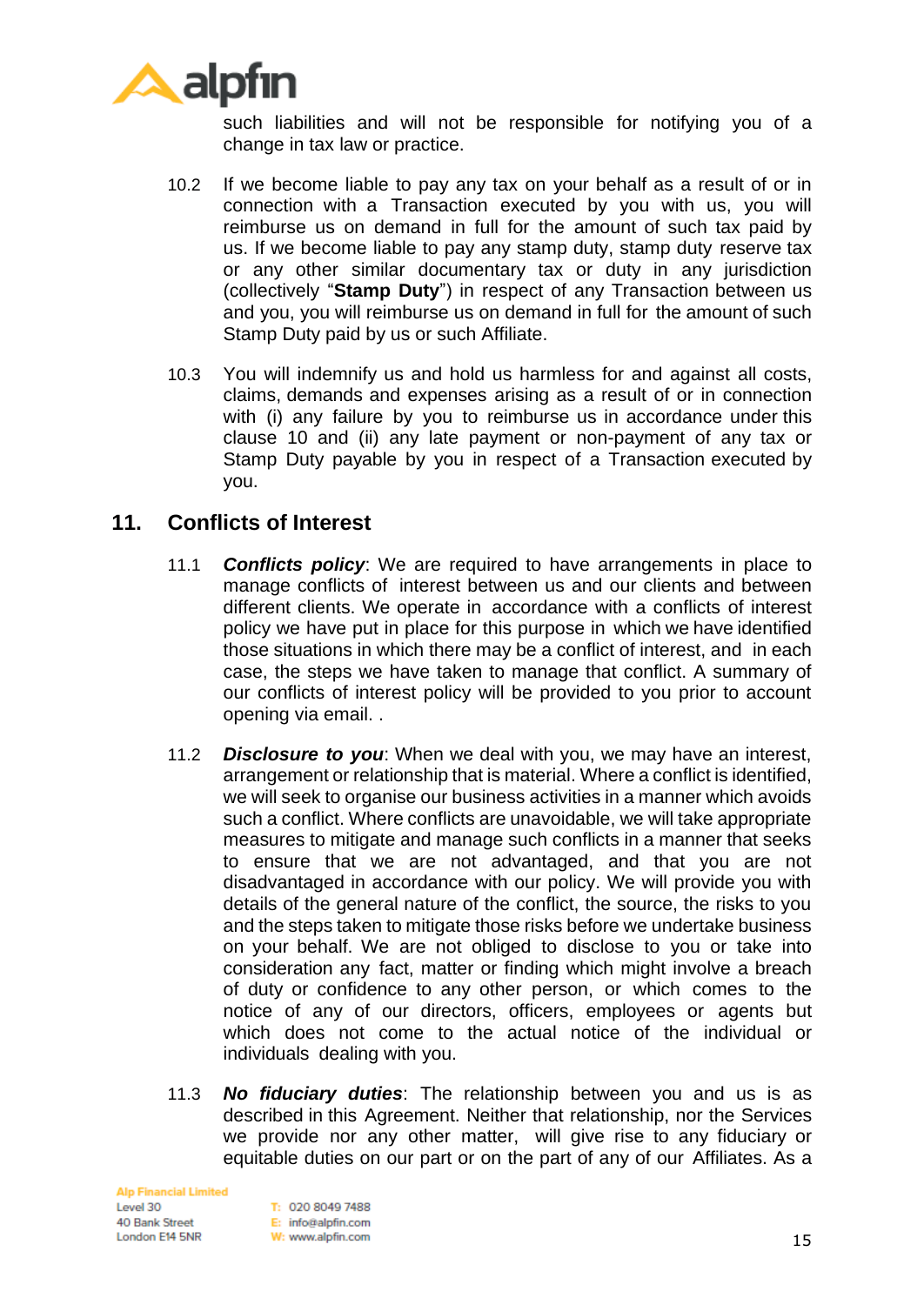

result, we or any of our Affiliates involved in doing business with or for you may act as both market marker and broker, principal and agent and we or any of our Affiliates may do business with other clients and other investors whether for our own or such Affiliate's own account.

<span id="page-15-0"></span>11.4 *Consent*: You accept that we and our Affiliates may (i) have interests which conflict with your interests or (ii) owe duties which conflict with duties which would otherwise be owed to you, and you consent to our acting in any manner which we consider appropriate in such cases subject to Applicable Regulations.

### **12. Account Opening**

- 12.1 An Account must be opened prior to entering into any Transaction with Alp. No Orders can be placed until an Account has been opened and cleared funds received. Without prejudice to the foregoing, if Alp permits you to place an Order notwithstanding that an Account has not been opened, or cleared funds received, this will not limit your liability to Alp pursuant to this Agreement in respect of the Order placed. Alp may, in its sole and absolute discretion, refuse to accept you as a client for whatever reason but will notify you of any such refusal, without giving any reasons, as soon as reasonably practicable.
- 12.2 To assess your creditworthiness, manage credit risk and to prevent fraud (or other criminal activity) you acknowledge and agree that we may:
	- (a) make periodic searches and enquiries about you and any Related Party at credit reference agencies, and your employers and any other relevant parties (as applicable);
	- (b) disclose information to organisations involved in fraud prevention; and
	- (c) obtain information from and disclose information to other brokerdealers or investment managers which deal in or manage investments for you concerning any payment or security default or concerning any investment which is related to or connected with actual or potential Transactions.
- 12.3 Any limits for your Account (including any credit limits) will be set and varied from time to time with regard to your credit status, the amount of funds deposited by you with us and any other relevant factors (as applicable). Without limiting the generality of the foregoing, we may, in our sole and absolute discretion apply limits to:
	- (a) the size of any Transaction or series of Transactions that you may enter into; and
	- (b) the amount of any loss or liability to which you may be exposed.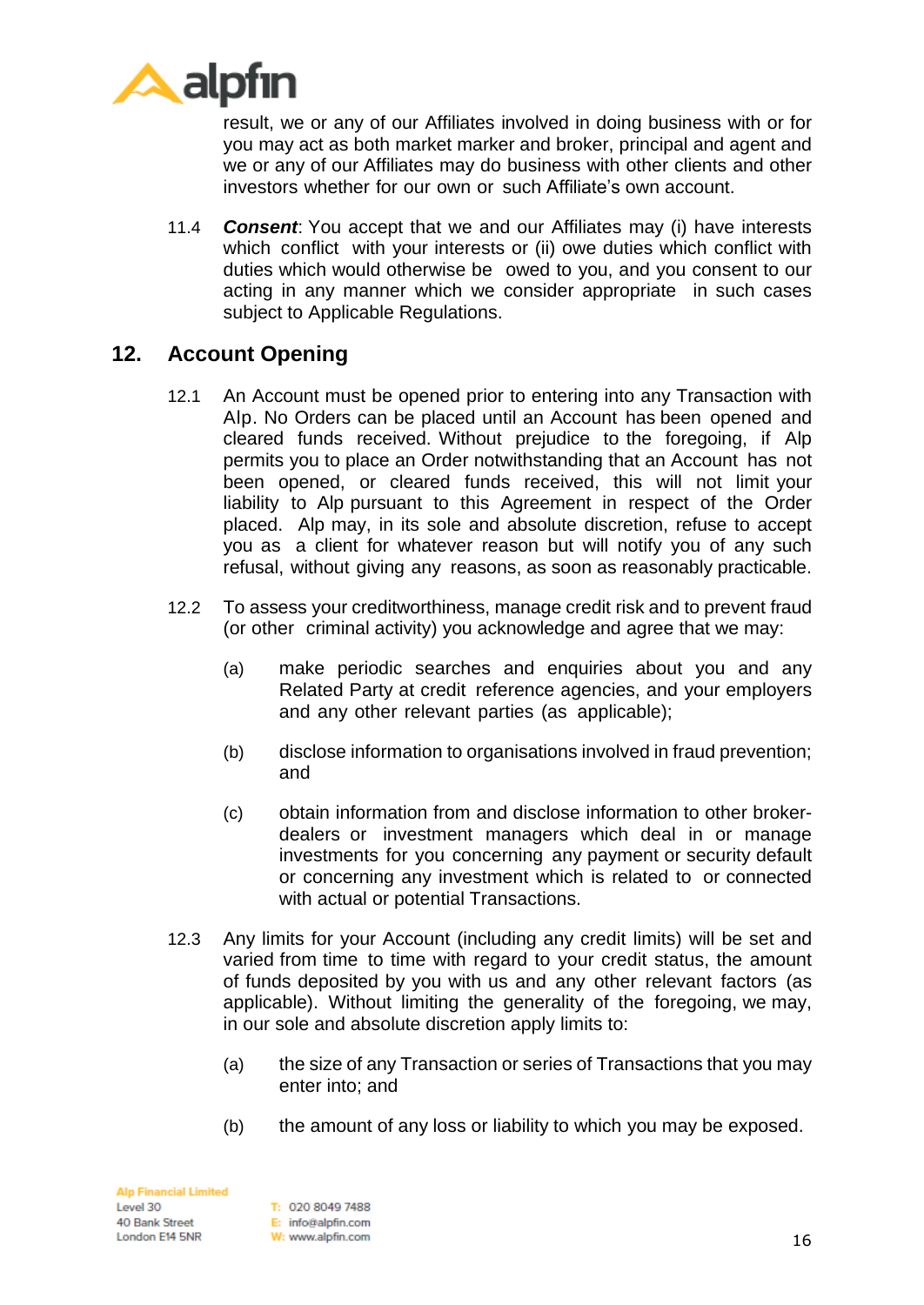

12.4 Account limits do not limit or represent your liability for losses to Alp and the funds you may have from time to time on deposit with us as Margin or otherwise do not represent any limit upon your financial liability to us.

### <span id="page-16-0"></span>**13. Margin**

- 13.1 *Margin arrangements*: As a condition of entering into a Transaction, we may, in our sole and absolute discretion, require the deposit of cash collateral acceptable to us to secure your liability to us for losses which may be incurred in respect of the Transaction ("**Initial Margin**"). Initial Margin is due and payable immediately as a condition to opening the relevant Transaction and we may decline to open any Transaction if you do not have sufficient available cash in your Account to satisfy the Initial Margin required for that Transaction at the time the relevant Order is placed. If there is an adverse movement in the price of a Transaction or if we determine in our sole and absolute discretion that there is an increase in the risk of an adverse movement in the price of a Transaction, we will require additional security from you in the form of cash deposits to supplement Initial Margin ("**Variation Margin**").
- 13.2 *Changes in Margin requirements*: Margin requirements may be set and varied without prior notice from time to time in our sole and absolute discretion in order to cover any realised or unrealised losses arising from or in connection with Transactions, including subsequent variation of any Margin rates set at the time Transactions are opened.
- 13.3 *Form of Margin*: Margin must be provided by or on behalf of you in cash. You must inform us immediately if you cannot, or believe you may not be able to, meet a Margin payment when due. You are obliged to maintain in your Account, at all times, sufficient funds to meet all Margin requirements. We are not obliged to make any Margin Call of you at all or within any specific time period, and any failure or delay on our part to make any Margin Call at any time will not operate as a waiver of any of our rights or remedies under or in connection with this Agreement, whether in respect of such Margin Call or otherwise.
- 13.4 *Method of payment*: We are entitled to require payment of Margin of you (whether resident in the UK or in another jurisdiction) by bank transfer. Only funds actually received by us net of any bank charges will be credited as paid. If you are resident outside the UK and are unable to effect payment by any such method you must provide Margin in the form of a banker's draft in Sterling drawn on a UK clearing bank sent by overnight courier.
- 13.5 *Margin Calls*: Margin Calls may be made at any time by telephone, telephone answering machine message, voice mail, letter, fax, e-mail or any other means of communication. Therefore you must notify us immediately and provide alternative contact details if you will not be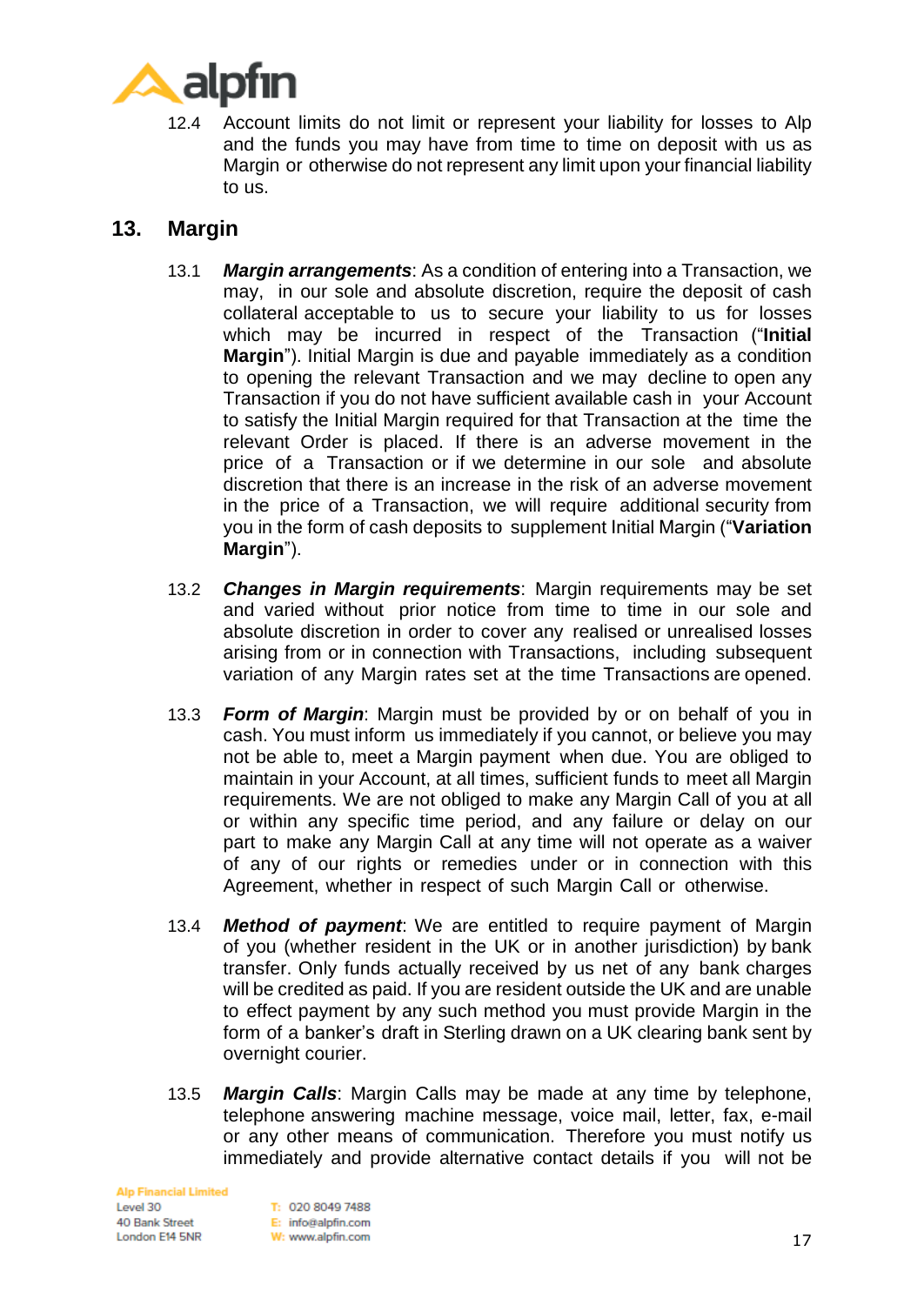

contactable using your usual contact details provided, including when you are travelling or on holiday. We will be deemed to have made a Margin Call on you if we have left a message requesting you to contact us and you have not done so within a reasonable time after the message was left, or if we are unable to leave a message and have used reasonable endeavours to contact you by telephone. Any message we leave for you requesting you to contact us should be regarded as extremely urgent. We will not be liable for any losses you may suffer as a result of any failure to respond to an actual or deemed Margin Call.

- 13.6 *Meeting Margin Calls*: Any payment made by you or on your behalf in satisfaction of a Margin Call payment must be received by us in full within the period stipulated by us when your Account is opened. In the absence of an alternative stipulated period, margin call payments must be received by us not later than 12:30 UK GMT (and BST when applicable) on the Business Day following the day on which the Margin Call is made if permitted under Applicable Regulation. We may, in our sole and absolute discretion, close or terminate any or all of your Transactions without notice to you immediately and decline to enter into any further Transactions with you if you fail to honour any Margin Call in accordance with this Agreement. Any such failure will constitute an Event of Default and we may exercise our rights set out in clause [22.2.](#page-29-0)
- 13.7 *Early close out*: If the Margin on your Account is, or is likely to be, insufficient to cover the realised and unrealised losses on your Account, Alp in its sole and absolute discretion may close out any or all outstanding Derivative Transactions before 2:30 p.m. on the Business Day following a Margin Call or at any time thereafter.

#### **14. Payments**

- 14.1 *Deficit*: You must not allow your Available Balance to move into deficit. It will move into deficit if the sum of your cash balance plus realised profits on your open trades falls below the sum of the realised losses on your open trades and the Margin required.
- 14.2 Your Available Balance may move into deficit at any time, including if:
	- (a) you incur unrealised losses on one or more of your open trades;
	- (b) the Margin relevant to one or more of your open trades increases;
	- (c) cash debits are applied to your Account (for example, in respect of realised losses, commission, financing charges or corporate action adjustments); or
	- (d) a foreign exchange rate moves against you.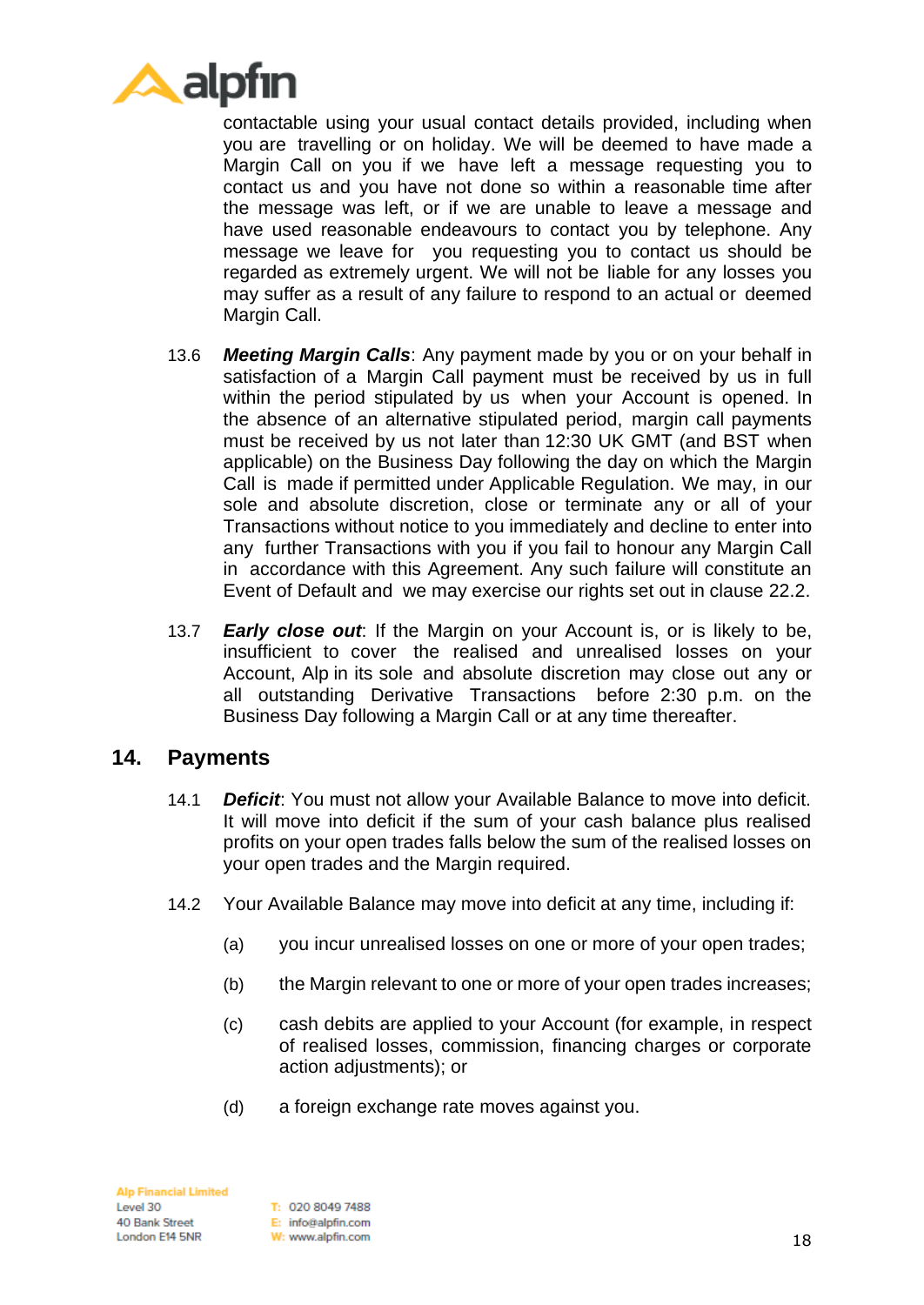

- 14.3 *Payments:* You must pay to us any negative cash balance on your Account in full to arrive in our bank account (details of which are provided via email) as follows:
	- (a) in respect of any negative cash balance of £10,000 or less (or an equivalent amount in any other currency), by no later than 4.00 pm on the Business Day following the day upon which the negative cash balance arises; or
	- (b) in respect of any negative cash balance of more than £10,000 (or an equivalent amount in any other currency), on the same day or, in the event that the negative cash balance arises after 2 pm, by noon on the next Business Day following the day upon which the negative cash balance arises.
- 14.4 *Source of funds:* We may require you to provide evidence of the source of any funds we receive from you. If we do ask you to provide such evidence, any funds received from you shall be held until appropriate
- 14.5 *Remittance of cleared funds*: You may request that the whole or part of any cleared funds that form part of your positive cash balance be remitted to you. However, we will be under no obligation to pay any money to you if:
	- (a) doing so would move the Available Balance in your Account into deficit;
	- (b) we believe that due to market conditions the cash that you are seeking to withdraw may be required in the immediate future to prevent your Available Balance from moving into deficit;
	- (c) we are reasonably of the view that losses may occur upon the closing of any of your open trades and the cash you are requesting to be paid to you will be required to meet those losses; or
	- (d) doing so would infringe or contravene any legal or regulatory obligation upon us.
- 14.6 On occasions we may request documentation confirming your bank account details and the identity of the account holder in respect of a withdrawal request in order to verify the destination of funds. We will hold such requests until appropriate documentation has been provided and is deemed acceptable.

# **15. Orders and Confirmations**

15.1 *Placing of Orders*: You may place an Order by telephone or electronically on our Platform. We will be entitled to act upon Orders placed or purporting to be placed by you or any person authorised on your behalf without further enquiry as to the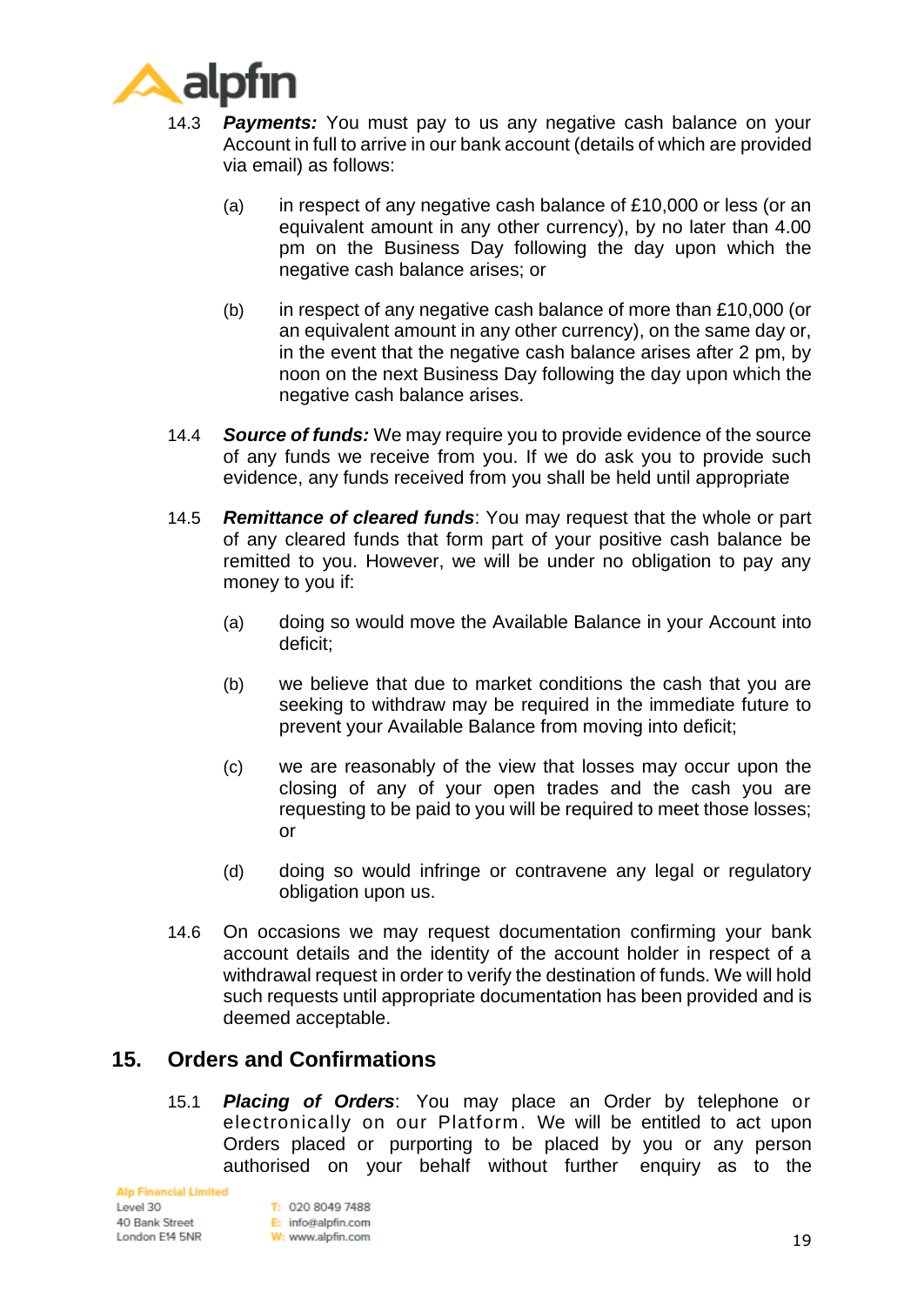

genuineness, authority or identity of the person giving or purporting to place any Order.

- 15.2 *Communication of Orders*: Orders will only be accepted by Alp during our Trading Hours which will be notified to you from time to time. When you place an Order by telephone, you can do so only by talking directly to a broker at Alp. No messages may be left, and no Orders may be placed using answer phone or voicemail facilities or by facsimile. All telephone calls are recorded for the purposes of fraud prevention and quality control and by agreeing to these terms and conditions you agree to such recording.
- 15.3 *Receipt and types of Orders*: No Order will take effect unless actually received by Alp.
- 15.4 *Acceptance of Orders*: Alp may refuse to accept any Order in its sole and absolute discretion but will notify you of any such refusal, without giving any reasons, as soon as reasonably practicable. Alp may cancel any Order previously placed by you provided Alp has not acted on your instructions. Acceptance of any Order will be evidenced by Alp's confirmation of that Order. The validity of any Order will not, however, be affected by any failure or delay in such Order being confirmed. Acceptance of any Order does not constitute any acknowledgement, agreement or representation that your Initial Margin or Margin requirement in respect of that Order is satisfied.
- 15.5 *Cancellation of Orders*: You may cancel any Order at any time by notice to us unless and until the Order has been executed in whole or in part. If an Order has been executed in whole or in part it will not be possible for you to cancel the Order to the extent that the Order has been executed.
- 15.6 *Confirmation of Orders*: It is the policy of Alp to send you confirmations electronically. Each confirmation will, in the absence of a Manifest Error, be conclusive and binding on you, unless we receive any objection from you in writing within one Business Day of the date of the relevant confirmation or we notify you of an error in the confirmation within the same period. Daily and monthly statements will also be posted on our Platform. Unless you notify us of any error or omission within two Business Days of the sending by email or other form of any confirmation, statement or other document by us to you, you shall be deemed to have ratified and accepted the contents of such communication. Such confirmation, statement or other document will be deemed to be an accurate reflection of the Transaction and acceptance by you in full of its terms and will be binding on you.
- 15.7 *Order Placing*: Once an order or instruction has been given by you or on your behalf it cannot be rescinded, withdrawn or amended without our express consent.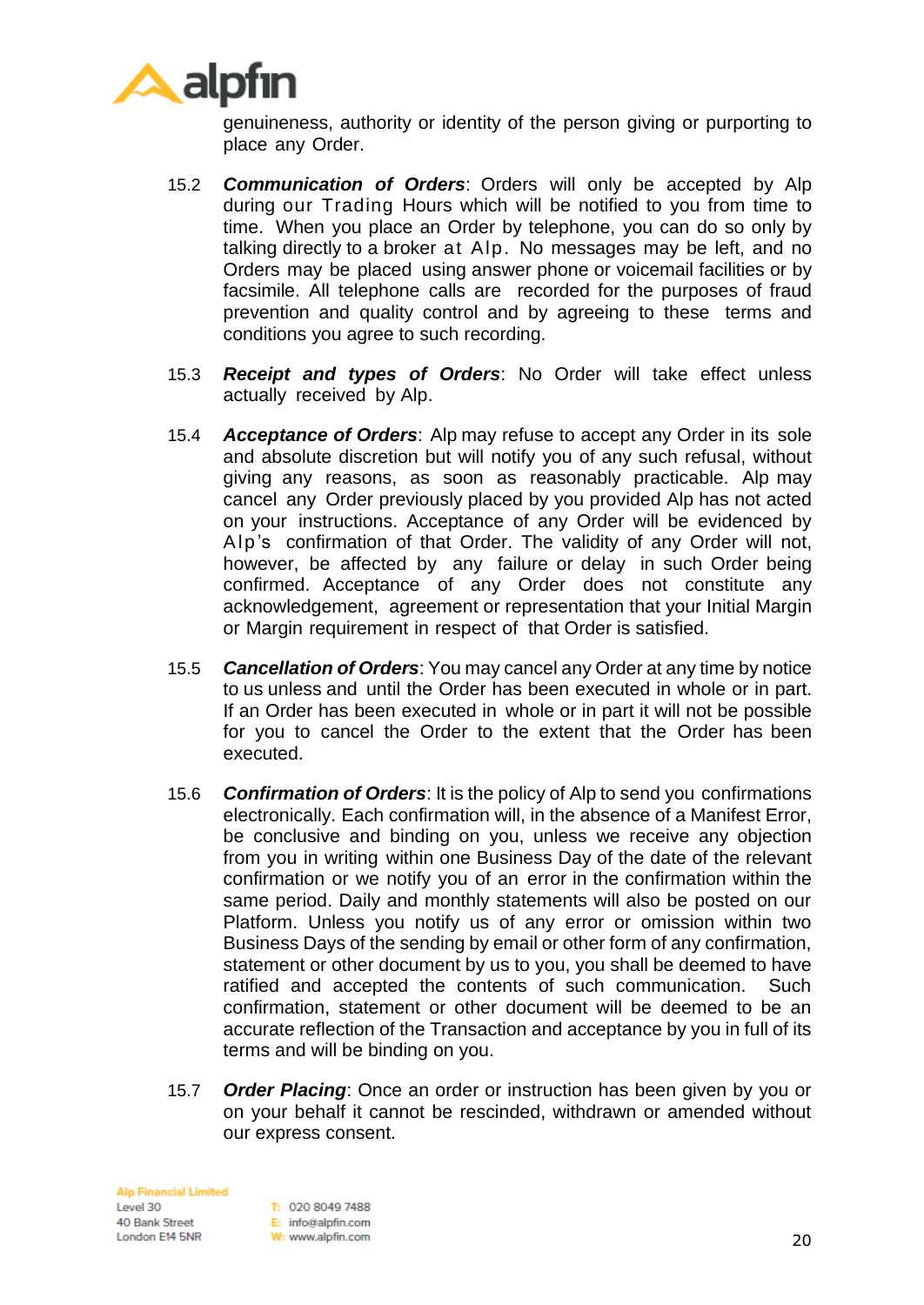

15.8 *Accept/Reject Orders*: We may accept or reject your offer to buy or sell at any time until the order is executed by us. A Transaction shall be deemed executed when your order is confirmed by us.

# **16. Order Execution and Basis of Dealing**

- 16.1 *Regulated Market*: By entering into this Agreement, you have given us your prior express consent to execute all Orders outside a Regulated Market or Multilateral Trading Facility or an Organised Trading Facility.
- 16.2 *Best Execution*: We will, in accordance with our order execution policy, take sufficient steps to obtain, when executing Orders on your behalf, the best possible result. By entering into this Agreement you confirm that you have read and agree to our order execution policy, which will be provided to you prior to account opening via email.
- 16.3 *Exemption to Specific Instructions*: Where you provide us with specific instructions either relating to an Order or a particular aspect of an Order, we will execute that Order in accordance with those instructions. This may prevent us from taking the steps we would otherwise take to obtain the best possible result for you in respect of any element of your Order covered by the instructions.
- 16.4 *Position Limits:* We may require you to limit the number of open positions which you have with us at any time and we may, at our reasonable discretion, close out any one or more Transactions in order to ensure that such position limits are maintained in accordance with Applicable Regulations.
- 16.5 *Aggregation of Orders***:** Alp may at its own discretion and without further reference to you (unless we have accepted specific instructions in relation to any particular Transaction), combine your orders with its own orders, orders of an associated company or persons connected with Alp or orders of other clients. Combining your orders with those of other clients may result in you obtaining on some occasions a more favourable price and on others a less favourable price than if your orders had been executed separately. Alp will only combine your orders in this way when it reasonably believes that, in so doing, it is unlikely to act against your best interests.
- <span id="page-20-0"></span>16.6 *Market Abuse:* By entering into any Transaction you represent and warrant that you are acting in accordance with the Act, the Market Abuse Regulation and all Applicable Regulations, you are not acting in any way which is intended to or may be considered to be Market Abuse, nor are you acting with the intention of contravening any other provision of the Act or any other Applicable Regulation.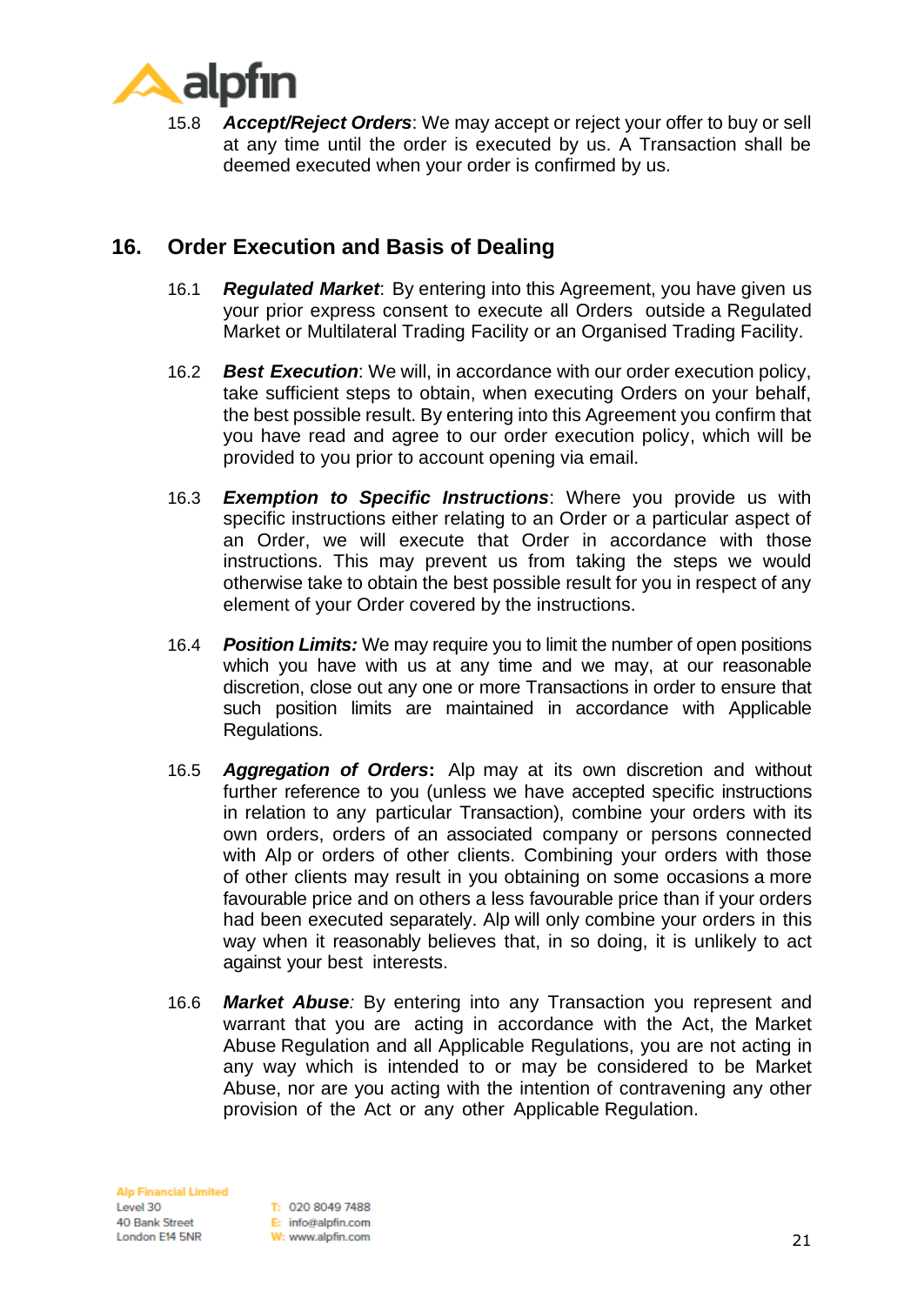

- <span id="page-21-0"></span>17.1 A "**Manifest Error**" means a manifest or obvious misquote by us, or any liquidity provider or official price source on which we have relied in connection with any Transaction, having regard to the current market conditions at the time an Order is placed as determined by us. When determining whether a situation amounts to a Manifest Error, we may take into account any information in our possession, including information concerning all relevant market conditions and any error in, or lack of clarity of, any information source or announcement. We will, when making a determination as to whether a situation amounts to a Manifest Error, act fairly towards you but the fact that you may have entered into, or refrained from entering into, a corresponding financial commitment, contract or Transaction in reliance on an Order placed with us (or that you have suffered or may suffer any Loss) will not be taken into account by us in determining whether there has been a Manifest Error.
- 17.2 In respect of any Manifest Error, we may (but will not be obliged to):
	- (a) amend the details of each affected Transaction to reflect what we in our sole and absolute discretion consider to be the correct or fair terms of such Transaction absent such Manifest Error; or
	- (b) declare any or all affected Transactions void, in which case all such Transactions will be deemed not to have been entered into.
- 17.3 We will not be liable to you for any Loss (including any incidental, indirect or consequential Loss) you or any other person may suffer or incur as a result of or in connection with any Manifest Error (including any Manifest Error by us) or our decision to maintain, amend or declare void any affected Transaction, except to the extent that such Manifest Error resulted from our own wilful default or fraud, as determined by a competent court in a final, non-appealable judgment.

#### <span id="page-21-2"></span>**18. Exclusions, Limitations and Indemnity**

- 18.1 *General*: Nothing in this Agreement will exclude or restrict any duty or liability owed by us to you under Applicable Regulations, except as provided for in clause [18.2](#page-21-1) below.
- <span id="page-21-1"></span>18.2 *General exclusion*: Notwithstanding anything in this Agreement (other than clause [18.1\)](#page-21-2) to the contrary, neither we nor any of our Affiliates nor any of our or their directors, officers, employees or agents (collectively, "**Protected Persons**"), will be liable for any Loss (including any incidental, indirect or consequential Loss), whether arising out of negligence, breach of contract, misrepresentation or otherwise, incurred or suffered by you or any other person under or in connection with this Agreement, any Transaction or any of our dealings with you (including any Order in respect of a Transaction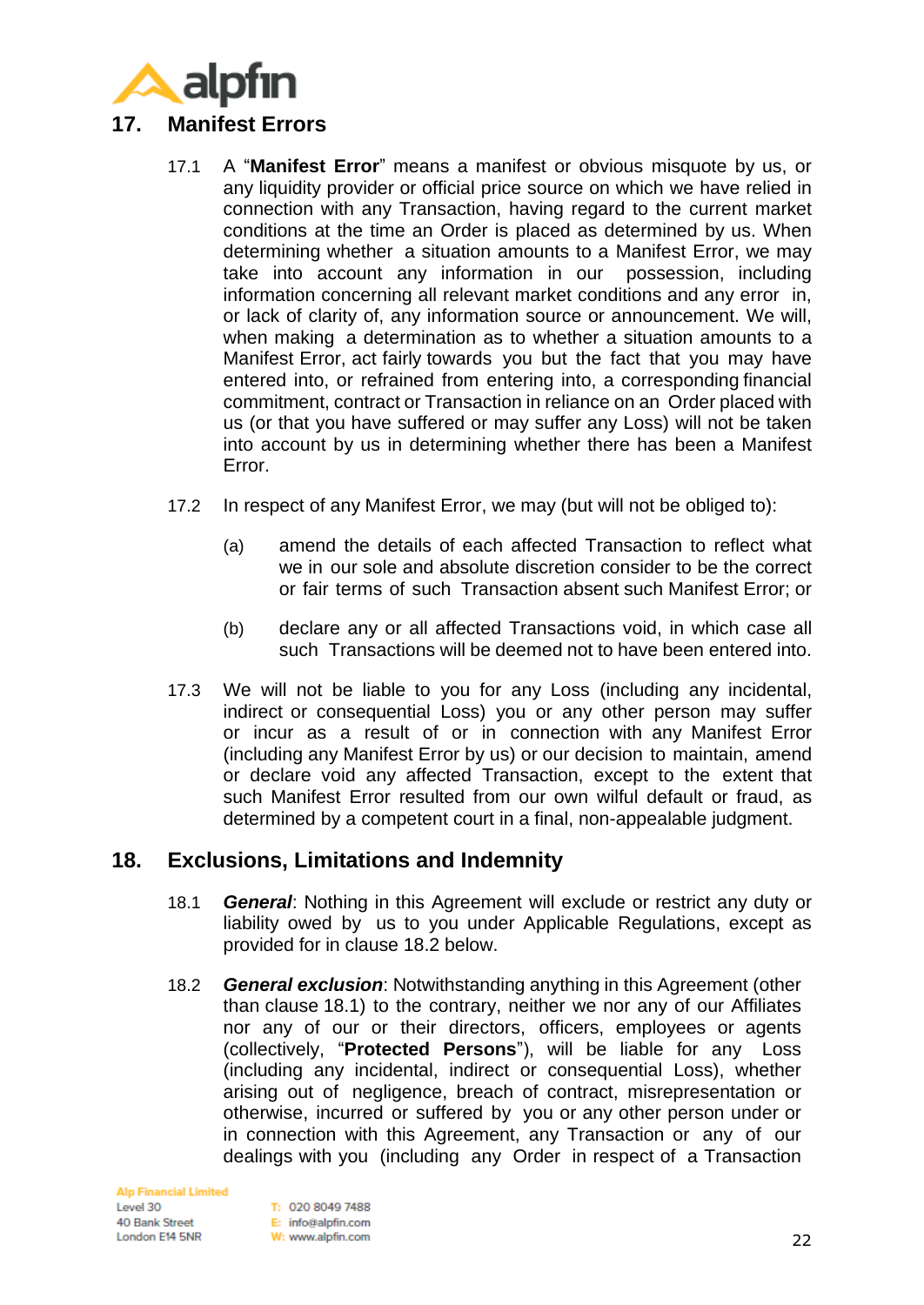

not accepted by us), and irrespective of whether or not you or any other person have been informed of the possibility of such Loss, in each case except to the extent that such Loss arises directly from our own wilful default or fraud, as determined by a competent court in a final, non-appealable judgment. Without limiting the generality of the foregoing, under no circumstances will any liability we may have to you extend to any loss of profits, loss of goodwill, loss of business opportunity or reputational damage. The foregoing will not, however, limit our liability for death or personal injury resulting from our negligence.

- 18.3 *Trading losses*: For the avoidance of doubt, in no circumstances will we or any other Protected Person be liable or responsible to you for any losses you may incur or suffer as a result of entering into Transactions.
- 18.4 *Tax implications*: Without prejudice to any other disclaimer or limitation of liability contained in this Agreement, neither we nor any other Protected Person will have any liability or responsibility for any adverse tax implications of any Transaction.
- 18.5 *Changes in the market*: Without prejudice to any other disclaimer or limitation of liability contained in this Agreement, neither we nor any other Protected Person will have any liability or responsibility by reason of any delay in accepting any Order placed by you or executing any Transaction or any change in market conditions.
- <span id="page-22-0"></span>18.6 *Force majeure*: Without prejudice to any other disclaimer or limitation of liability contained in this Agreement, neither we nor any other Protected Person will be liable or responsible to you for any Loss caused, directly or indirectly, by (i) any breakdown or failure of any transmission or communication system or equipment or computer facility or trading software, whether belonging to us, any of our Affiliates, you, any market, or any settlement or clearing system, (ii) any act of God, war, terrorism, malicious damage, civil commotion, industrial acts, (iii) any e xceptional market event, including but not limited to the suspension or closure of any market upon which we base our quotes, the occurrence of any speculative movements or any abnormal loss of liquidity, (iv) any act of any governmental authority, agency or instrumentality or supranational body, or (v) any other event or circumstance which in our opinion prevents an orderly market in relation to any of your Orders (each, a "**Force Majeure Event**"). Upon the occurrence of a Force Majeure Event, all of our obligations under this Agreement will be immediately and automatically suspended for the duration of such Force Majeure Event. Additionally, we may take any one or more of the following steps as we may deem appropriate in our sole and absolute discretion:
	- (a) alter normal trading times;

**Alp Financial Limited** Level 30 40 Bank Street London E14 5NR

T: 020 8049 7488 E: info@alpfin.com W: www.alpfin.com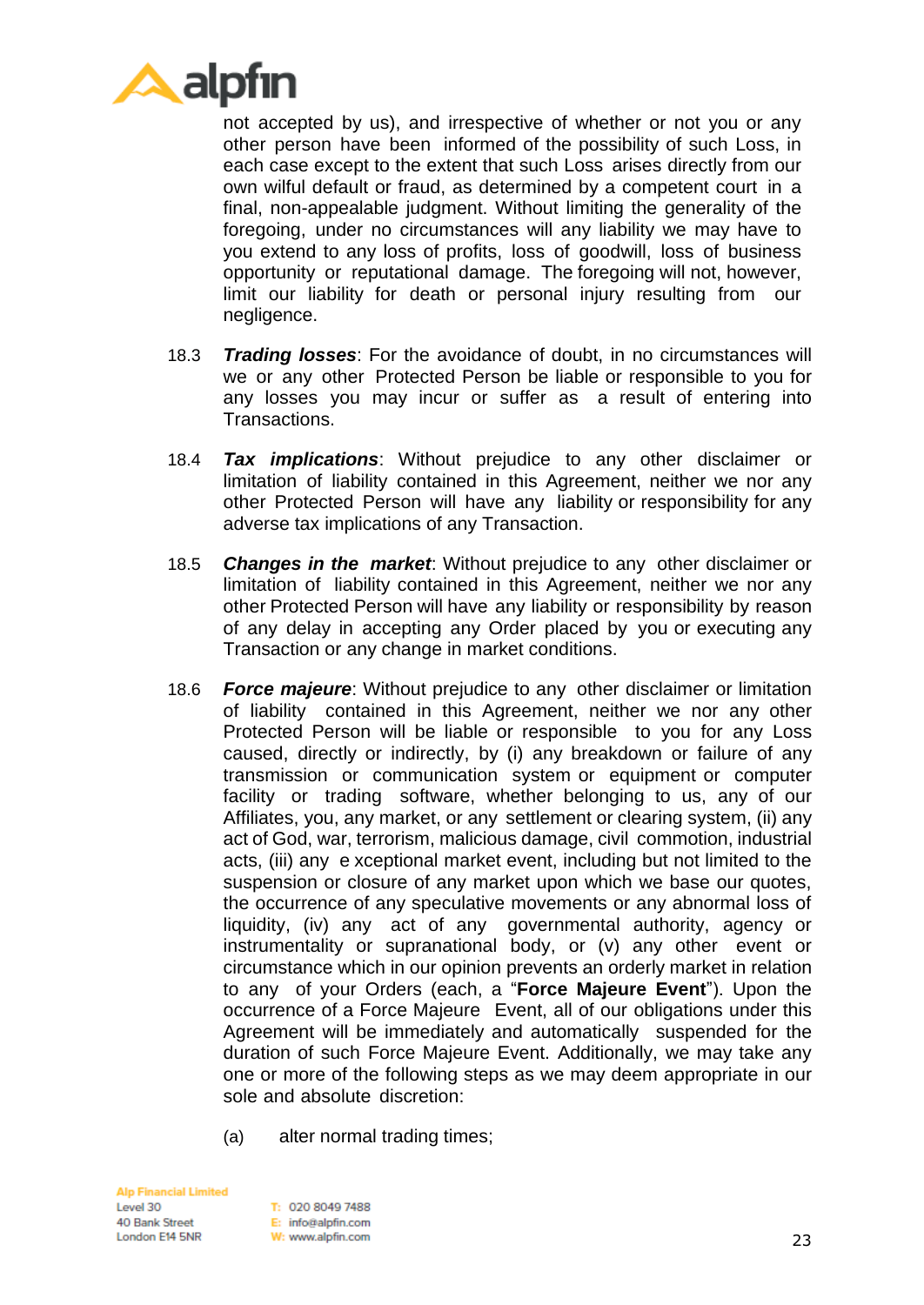

- (b) alter the Margin requirements;
- (c) amend or vary this Agreement or the terms of any Transaction;
- (d) close out any or all open Transactions, cancel any or all Orders or other instructions; or
- (e) take or omit to take all such other actions as we may deem appropriate in our sole and absolute discretion.
- 18.7 *Indemnity*: Without prejudice to our rights under clauses [18.2](#page-21-1) and [18.6,](#page-22-0) you will pay to us such sums as we may from time to time require in any of your Accounts with us and, on a full indemnity basis, any Losses, taxes, imposts and levies which we or any other Protected Person may incur or suffer in connection with or related to any of your Accounts or any Transaction or with an intermediate broker or as a result of any misrepresentation by you or any violation by you of any of your obligations under this Agreement (including in connection with any Transaction) or the enforcement of any of our rights or remedies under or in connection with this Agreement or any Transaction.
- 18.8 *Claims from your customers, affiliates or counterparty*: To the extent that you place any Order or enter into any Transaction for the account of any customer, affiliate or counterparty of yours, you will indemnify, protect and hold us and all other Protected Persons harmless from and against any and all losses resulting from or arising out of any claims made by any customer, affiliate or counterparty of yours against us or any other Protected Person.

### <span id="page-23-0"></span>**19. Systems Access**

- 19.1 We may provide any of the Services through a dedicated system ("**Systems Access**") provided by any electronic means of communication or telecommunications system, whether provided directly by ourselves or through a third party vendor. Where we do so, these Terms shall continue to apply but shall be supplemented to the extent of any additional terms and conditions specifically expressed to apply to such arrangements.
- <span id="page-23-1"></span>19.2 In order to access the Services as contemplated by clause [19.1,](#page-23-0) you will be responsible for the provision and proper use of all equipment and facilities to enable such access and for all maintenance and support Services, including the installation and proper use of any internet or computer security software which may be required from time to time.
- 19.3 We may impose such access restrictions or security requirements, arrangements or procedures on the use of any electronic or telecommunications system referred to in clause [19.1](#page-23-0) as we may in our absolute discretion require, including the use of user names, login codes, passwords and security devices. You shall be responsible for safeguarding the security of any login codes, passwords and security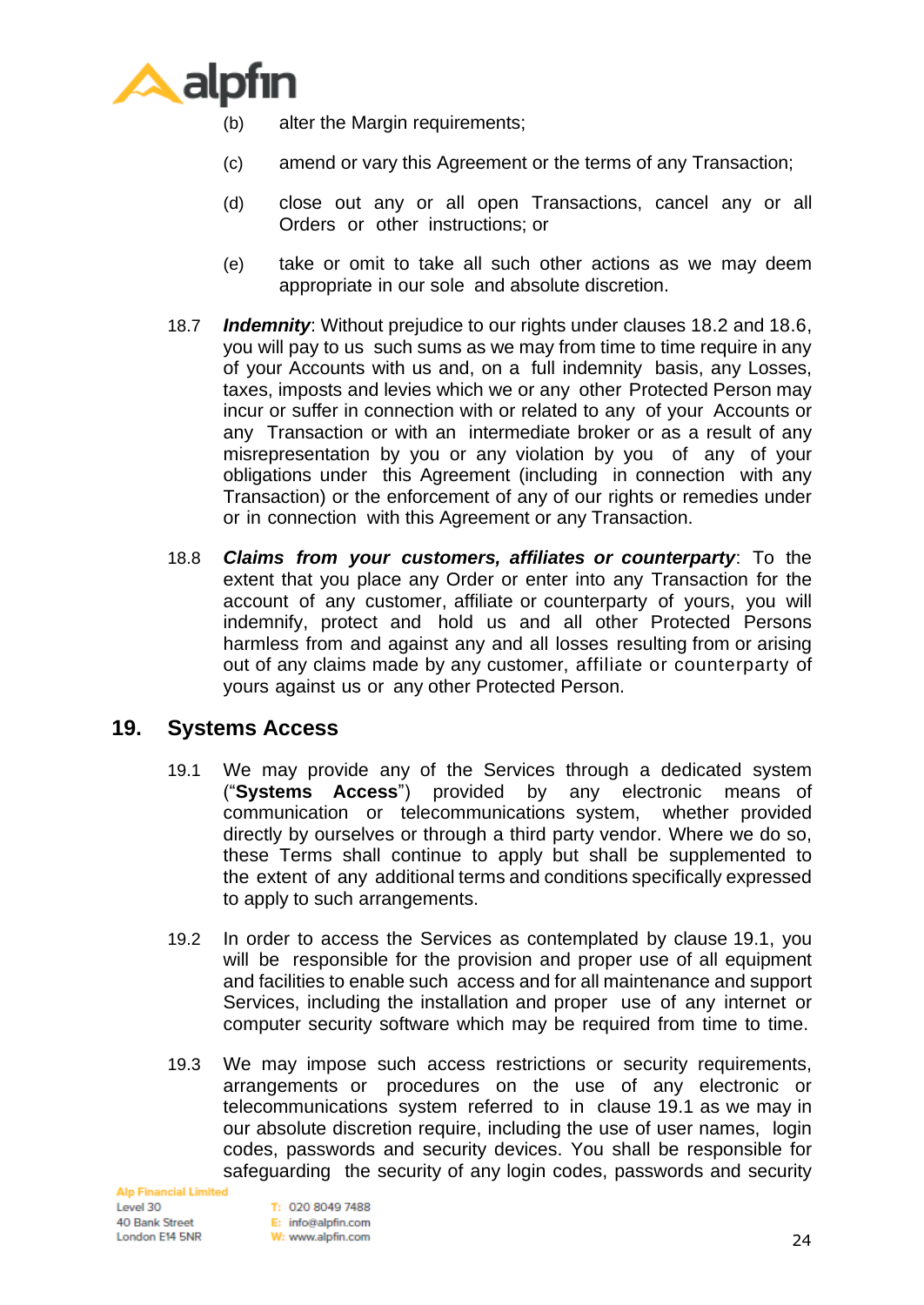

devices and shall hold us harmless from and against any liability or damage caused by a breach of any access restrictions or a misuse of any security codes or devices. You will take all reasonable steps to ensure that there are appropriate security arrangements and procedures to prevent unauthorised use or access to any system made available pursuant to clause [19.2](#page-23-1) and will notify us immediately if you become aware of any such unauthorised use or access.

- <span id="page-24-0"></span>19.4 We reserve the right to determine in our absolute discretion which of the Services that may be provided in the manner contemplated by this clause [19.4,](#page-24-0) the investments that can be traded and any restrictions on such trading. We further reserve the right to discontinue access to, or trading on, any system at any time, either generally or in part. Where we do so, we shall notify you of such occurrence and endeavour to provide the Services through alternative means, but shall not be legally obliged to do so.
- 19.5 We accept no responsibility for any loss you may incur as a result of transmitting an order in error through any Systems Access to the Services. Whilst we will endeavour to assist you in circumstances where you wish to withdraw such an order we cannot accept any responsibility for ensuring that such order is withdrawn or cancelled.
- 19.6 Save to the extent otherwise specified in the Terms, any Systems Access to the Services will be provided entirely at your risk. We make no representation or warranty as to the availability, reliability, performance, accuracy, completeness or fitness for purpose or any other aspect of any electronic or telecommunications system employed pursuant to clause [19.1.](#page-23-0)
- 19.7 You acknowledge that data transmitted via the internet or otherwise through a telecommunications system may become corrupted and/or may contain viruses and may be accessed by third parties (notwithstanding any efforts to encrypt or otherwise secure such data) and you assume the risk of any such contamination, corruption or unauthorised access without recourse to us.
- 19.8 You agree that you will observe and respect the intellectual property rights belonging to us or to any third party in any electronic system or any software, documentation or data obtained or provided in connection thereto. In particular you will comply with all applicable copyright, trade mark and design protective laws which apply to such intellectual property rights.
- 19.9 You acknowledge that the terms of this Agreement do not operate to vest in you any right, title or interest in any system or any software, documentation or data obtained or provided in connection therewith and you agree that you will observe and respect the intellectual property rights belonging to us or to any third party in any electronic system or any software, documentation or data obtained or provided in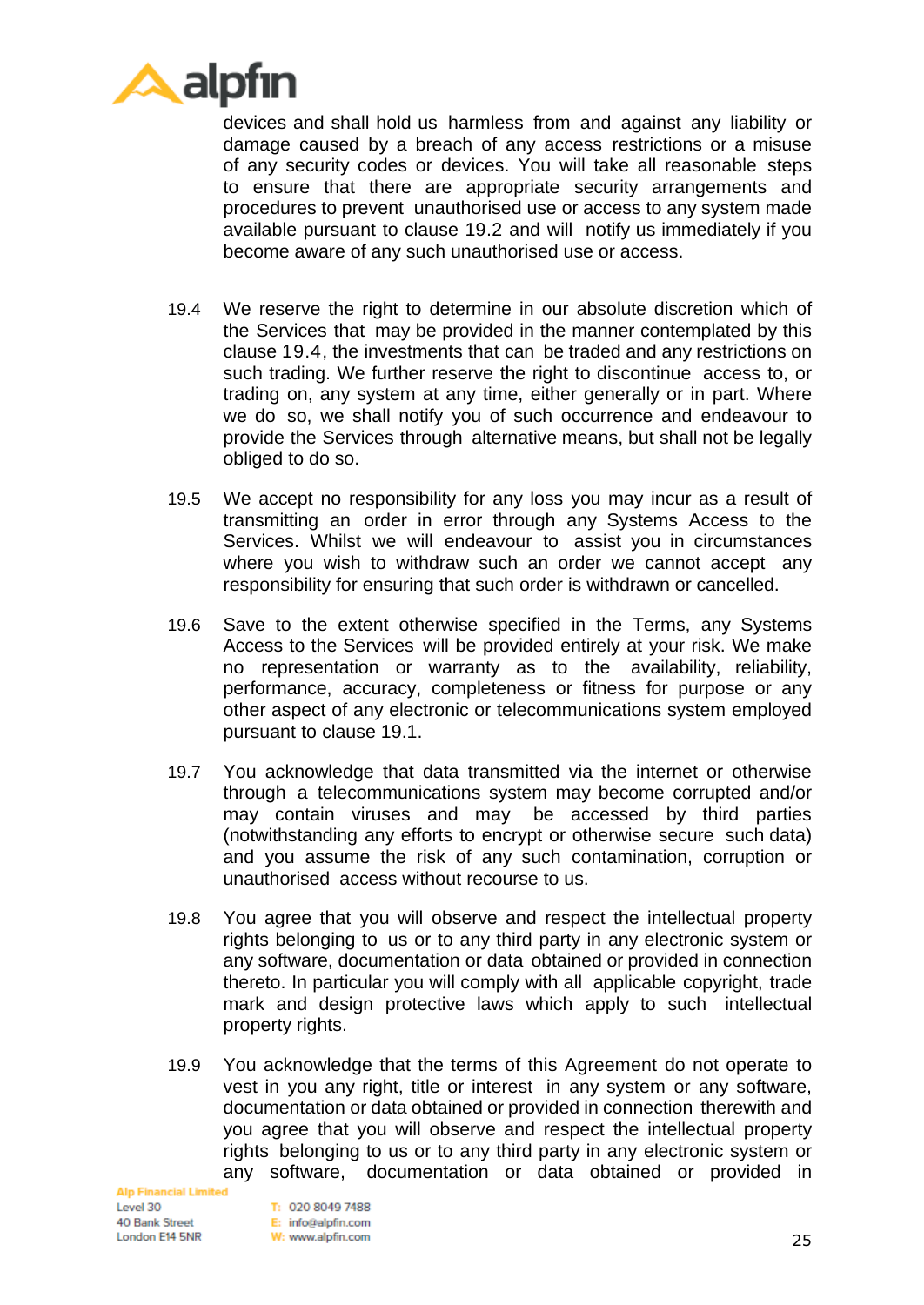

connection thereto. In particular you will comply with all applicable copyright, trade mark and design protective laws which apply to such intellectual property rights.

- 19.10 *Disruption*: We do not warrant or promise that the website will be uninterrupted or error free; for example, during periods where routine maintenance is being undertaken. There may therefore be occasions when you are unable to access the website. If that occurs, and you wish to trade, you should contact us by telephone during the Trading Hours and we shall (without prejudice to clause [19.4](#page-24-0) [above\)](#page-15-0) implement your trading instructions where it is in our reasonable control to do so.
- 19.11 *Personal use*: We provide the Platform to you only for your personal use and only for the purposes of your trading with us and subject to this Agreement.
- 19.12 *Unauthorised receipt of data or information*: In the event that you receive any data or information via the Platform other than that which you are entitled to receive pursuant to this Agreement, you will immediately notify us and will not use, in any way whatsoever, such data or information.
- 19.13 *No virus*: You will take all reasonable steps to ensure that no computer viruses, worms, software bombs or similar items are introduced into the computer or other mobile device systems you use to access the Platform.
- 19.14 *Prohibited or unauthorised conduct*: You will not attempt to hack, make unauthorised alterations or introduce any kind of malicious code to the Platform by any means. You will not:
	- (a) Reverse engineer or decompile (whether in whole or part) any software available through the Platform; or
	- (b) Make copies of, modify, reproduce, transmit, alter or distribute all or any part of the Platform or any material or information contained on it.
- 19.15 You will not disguise or interfere in any way with the IP address of the computer or mobile device you are using to access the Platform or otherwise take steps to prevent us from correctly identifying the actual IP address of the computer or mobile device you are using whilst accessing the Platform.

### **20. Suspending or Terminating Your Account**

20.1 *Right to suspend your account*: We may, acting reasonably, suspend your Account at any time and may, at any time and for any reason and without notice, suspend or change the username and/or password of any person authorised to trade on your Account.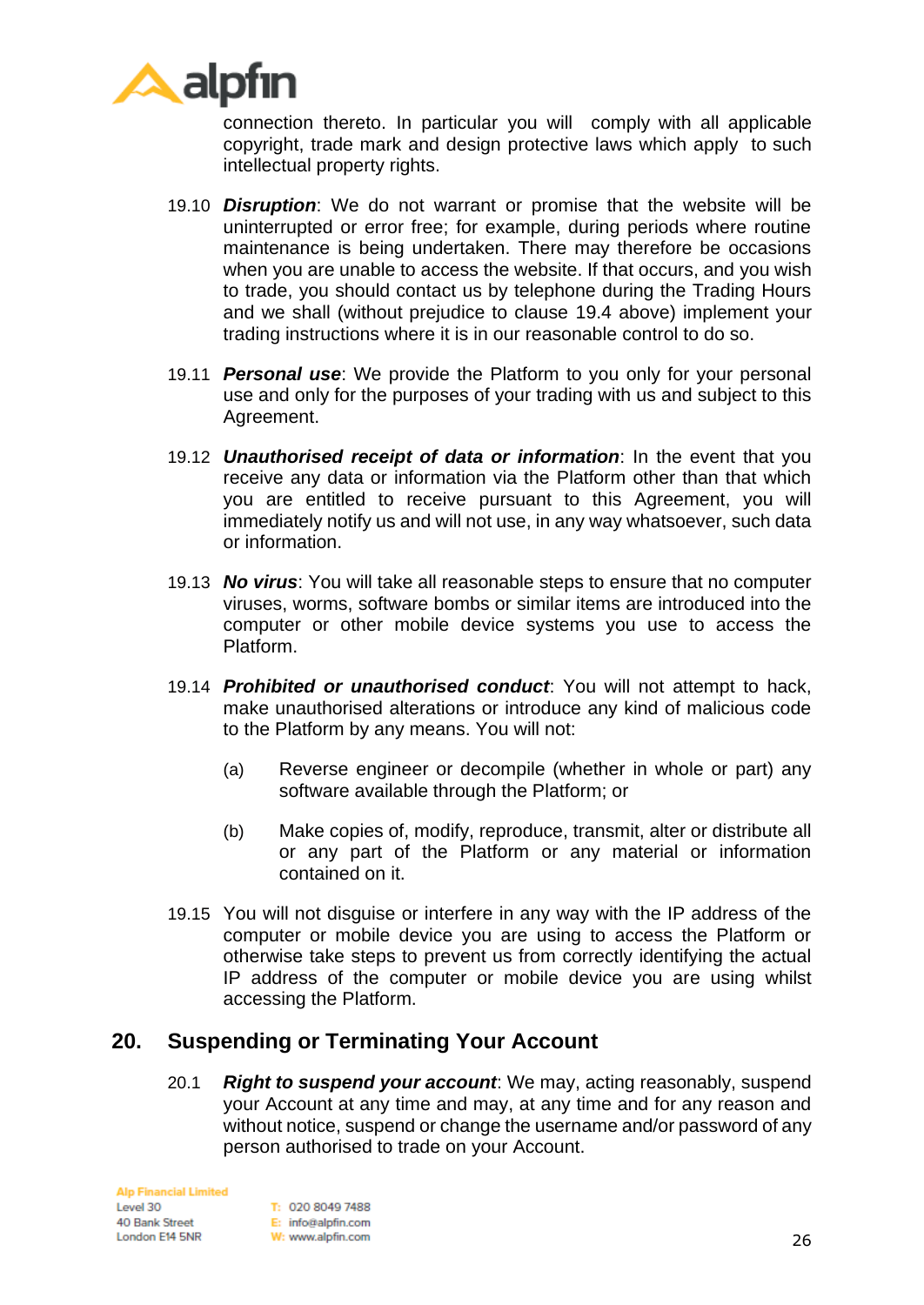

- 20.2 If your Account is suspended you will be able to close any existing trades over the telephone during our Trading Hours but will not be permitted to open any new trades on your Account. The circumstances where we may suspend your Account include, but are not limited to:
	- (a) When we have not received information within 10 days of a request (or sooner if so reasonably required), when we believe that we require such information in connection with this Agreement;
	- (b) When we have reason to believe that there has been a breach in your Account security or that there is a threat to your Account security;
	- (c) When your trading activity or conduct is such that, we believe acting reasonably at all times has or is likely to impair the integrity, functionality, speed or reliability of the Platforms to operate in a fair and orderly market; and/or
	- (d) Where clause [16.6](#page-20-0) **Error! Reference source not found.** applies.

#### <span id="page-26-0"></span>**21. Representations, Warranties and Covenants**

- 21.1 *Representations and warranties*: You represent and warrant to us, on and as of the date this Agreement comes into effect and on and as of each date on which any Transaction is outstanding, as follows:
	- (a) you are of sound mind, at least 18 years old and legal competence;
	- (b) regardless of any subsequent determination to the contrary, Transactions are suitable for you to engage in and you are aware of the risks involved in Transactions;
	- (c) you are willing and financially able to sustain not only a total loss of Margin but also additional amounts as a result of engaging in Transactions;
	- (d) you have all necessary authorities, powers, consents, licences and authorisations and have taken all necessary action to (i) enable you lawfully to enter into and perform this Agreement and each Transaction and (ii) without limiting the generality of the foregoing, grant the security interests and powers referred to in this Agreement;
	- (e) where applicable, the person or persons entering into this Agreement on your behalf has or have been duly authorised to do so;
	- (f) this Agreement, each Transaction and the obligations created under or in connection with them are binding upon you and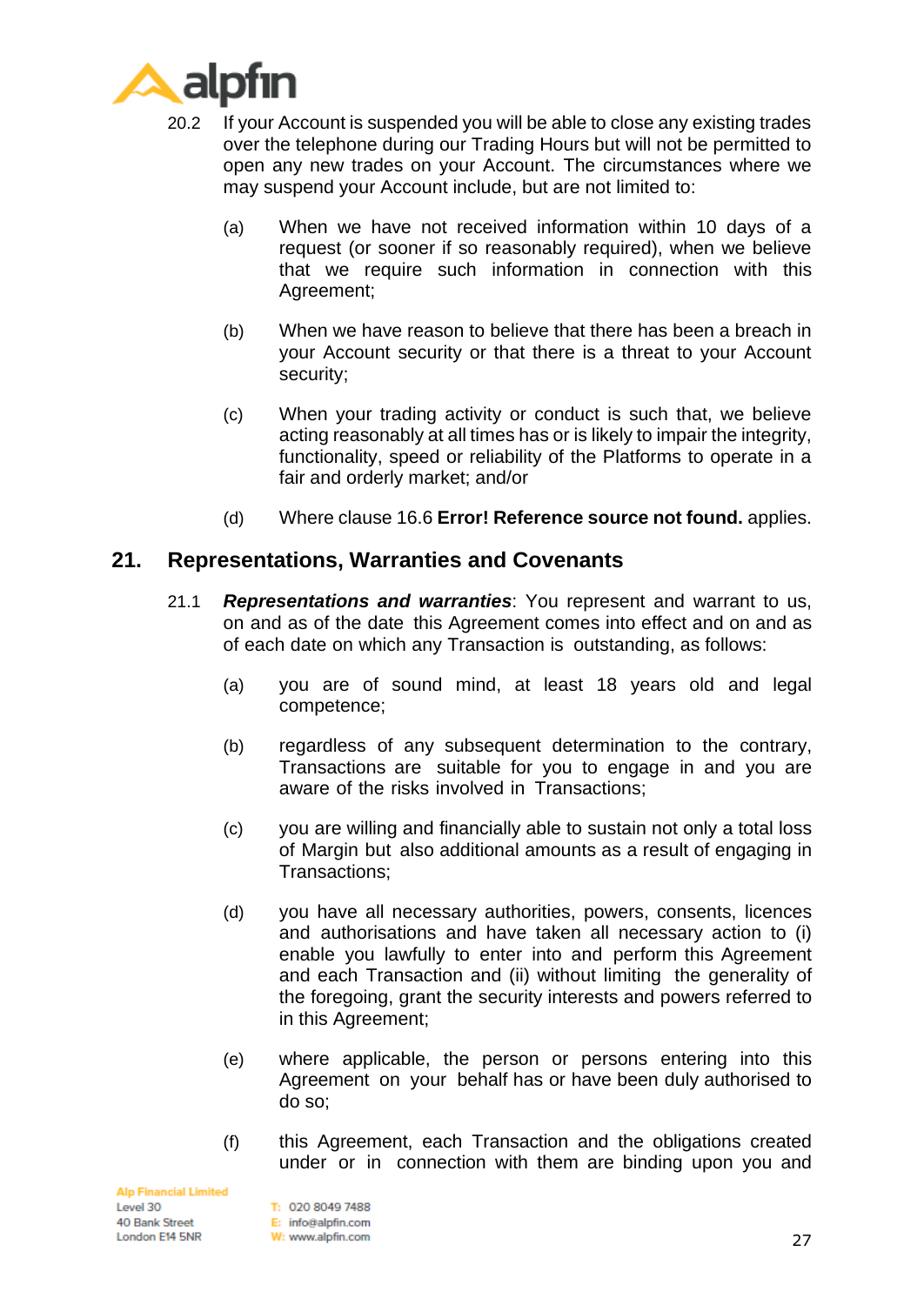

enforceable against you in accordance with their terms and do not and will not violate the terms of any regulation, order, charge or agreement by which you are bound or to which you or any of your assets are subject;

- (g) no Event of Default or any event which may become (with the passage of time, the giving of notice, the making of any determination or any combination of the foregoing) an Event of Default (a "**Potential Event of Default**") has occurred with respect to you;
- (h) unless you have informed us otherwise in writing, you act as principal and sole beneficial owner (but not as trustee) in entering into and performing this Agreement and each Transaction;
- (i) all details supplied on your Account Opening Forms, as well as any other any information which you provide or have provided to us in respect of your financial position or other matters, is accurate, complete and not misleading; and
- (j) if you are not resident in the United Kingdom, you are solely responsible for ascertaining whether, and you have confirmed to your satisfaction that, your entering into and performing this Agreement and engaging in Transactions is lawful under applicable laws of the jurisdiction of your residence.
- 21.2 *Covenants*: You covenant and agree with us, as follows:
	- (a) you will promptly notify us of the occurrence of any Event of Default or Potential Event of Default with respect to you;
	- (b) you will promptly notify us if (i) you become aware of any detail supplied on your Account Opening Forms or any other information provided to us in respect of your financial position or other matters being inaccurate, incomplete or misleading when supplied or provided or (ii) any such detail or information subsequently becomes inaccurate, incomplete or misleading;
	- (c) you will at all times use all reasonable steps to comply with all Applicable Regulations in relation to this Agreement and any Transaction; and
	- (d) upon demand, you will promptly provide us with such information as we may reasonably require or request in relation to any of the matters referenced in this clause 21 or, without limiting the generality of the foregoing, to ensure compliance with any Applicable Regulation.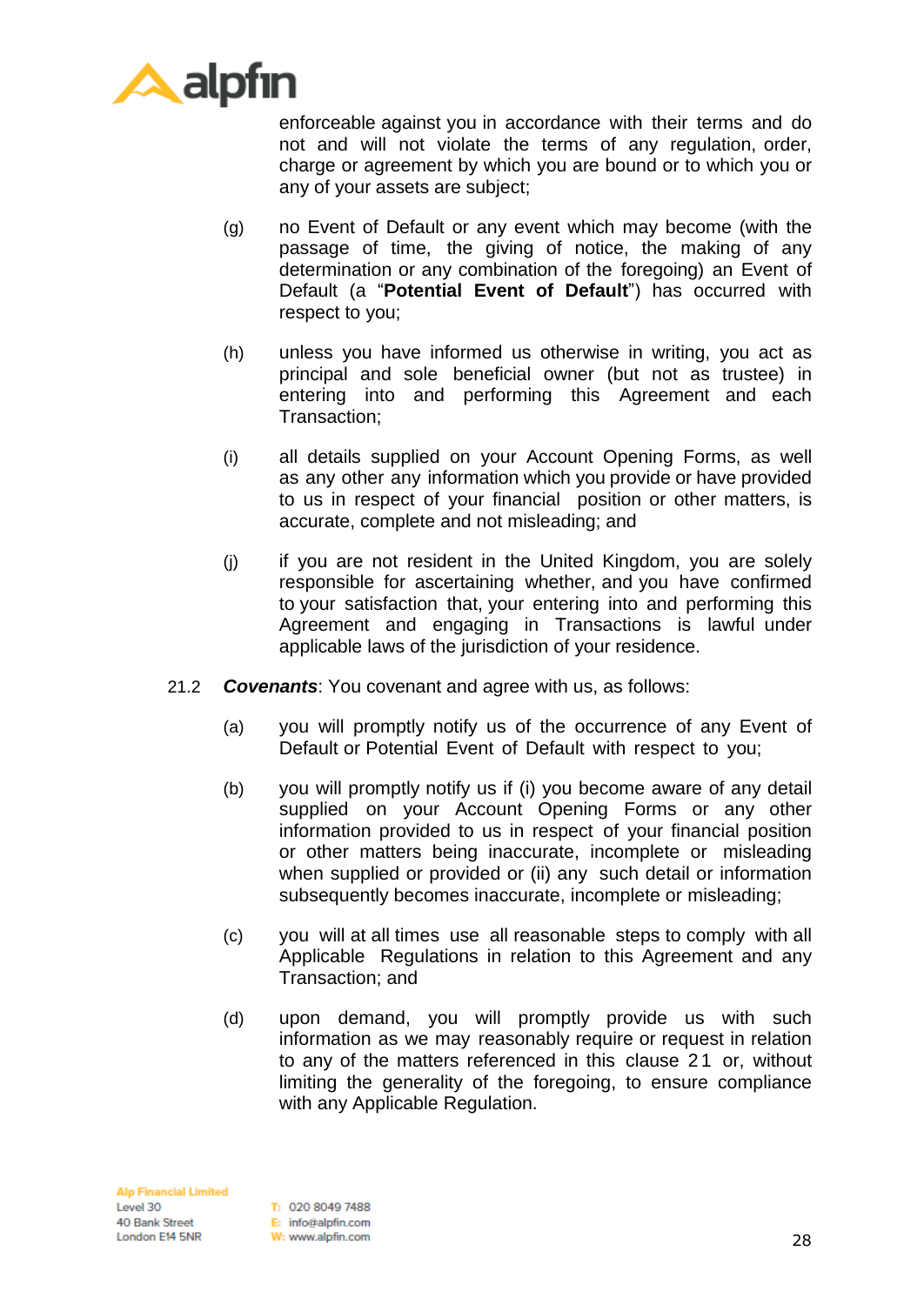<span id="page-28-1"></span>

- <span id="page-28-0"></span>22.1 If at any time:
	- (a) you fail to comply fully and by the required time with any obligation to make any payment when due under this Agreement or to make or take delivery of Margin or any other property or asset under or in connection with this Agreement or any Transaction;
	- (b) we have reasonable grounds to believe that (i) you are in breach of any covenant or agreement set out in this Agreement; or (ii) any representation or warranty made by you in this Agreement, or otherwise with respect to or in connection with any Transaction, is or was untrue, false or misleading when made, repeated or deemed to be made or repeated;
	- (c) any action is taken or any event occurs, in each case which we believe might have an adverse effect upon your ability to perform any of your obligations under or in connection with this Agreement or any Transaction;
	- (d) we believe that doing so is necessary or desirable to prevent or address what might be a violation of the Act or any other Applicable Regulation or to ensure that good market practice is followed;
	- (e) we believe that doing so is otherwise necessary or desirable for our own protection, whether from the perspective of financial exposure, reputational risk, or otherwise;
	- (f) you die, become or are adjudged to be of unsound mind, are or become unable to pay your debts as they fall due, are or become bankrupt or insolvent within the meaning of any Insolvency Law, any indebtedness of yours, is not paid on the due date or is or becomes subject to being declared due and payable under any agreement or instrument evidencing or governing such indebtedness before it would otherwise have been due and payable, any suit, action or proceeding is commenced for any execution, any attachment or garnishment, or distress against, or an encumbrance takes possession of, all or any part of the property, undertaking or assets (tangible and intangible) of you;
	- (g) you are dissolved, or, if your capacity or existence is dependent upon a record in a formal register, such registration is removed or ends, any proceeding is commenced seeking or proposing your dissolution, removal from such a register or the ending of such a registration, or you take any corporate or other action in preparation or furtherance of any of the foregoing;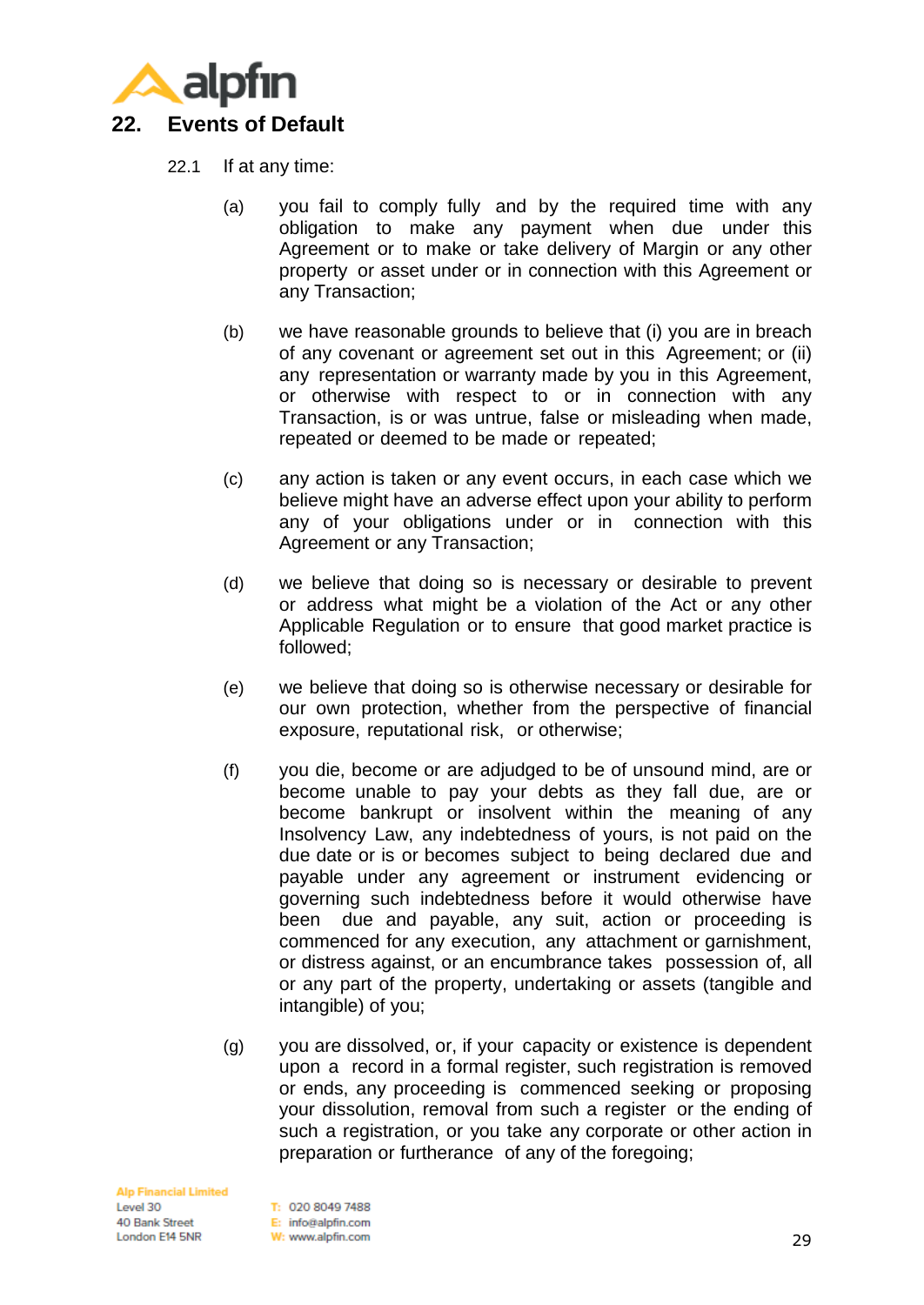

- (h) you commence a voluntary case or other procedure (i) seeking or proposing liquidation, reorganisation, an arrangement or composition, a freeze or moratorium, or other similar relief with respect to you or your debts under any Insolvency Law or (ii) seeking the appointment of an Insolvency Officer with respect to you or any substantial part of your assets, or you take any corporate or other action in preparation or furtherance of any of the foregoing;
- (i) an involuntary case or other procedure is commenced against you (i) seeking or proposing liquidation, reorganisation, an arrangement or composition, a freeze or moratorium, or other similar relief with respect to you or your debts under any Insolvency Law or (ii) seeking the appointment of an Insolvency Officer with respect to you or any substantial part of your assets;
- (j) you disaffirm, disclaim or repudiate or any Insolvency Officer acting on behalf of you disaffirms, disclaims or repudiates any obligation under or in connection with this Agreement or any Transaction;
- (k) any actual or potential default, event of default, termination or similar event (however described) occurs in relation to you under any other agreement or instrument between us or issued or delivered to us;

then, in each such case, we may (but we will not be obliged to) exercise any or all of our rights and remedies set out in clause [22.2.](#page-29-0)

- <span id="page-29-0"></span>22.2 Upon occurrence of an Event of Default we may by notice specify a date for the termination of any or all outstanding Transactions, except that the occurrence of an Event of Default of a type specified in subparagraph (f), (h), (i) or (j) of clause [22.1](#page-28-0) will result in the automatic termination of all outstanding Transactions. If any or all outstanding Transactions are terminated pursuant to the preceding sentences, we will be entitled, without prior notice to you and without limitation of any other rights or remedies we may have under this Agreement or otherwise, to take any or all of the following actions:
	- (a) to treat any or all Transactions then outstanding as having been repudiated by you, to close out, replace or reverse any or all such Transactions, to enter into any other Transaction or to take, or refrain from taking, such other action, all at such price or prices, at such time or times and in such manner as we in our sole and absolute discretion consider necessary or appropriate to cover, reduce or eliminate our actual or potential loss or liability under or related to any of your contracts, positions or commitments;
	- (b) to enforce any charge, security interest or lien created or otherwise contemplated by this Agreement or to exercise our

**Alp Financial Limited** Level 30 40 Bank Street London E14 5NR

T: 020 8049 7488 E: info@alpfin.com W: www.alpfin.com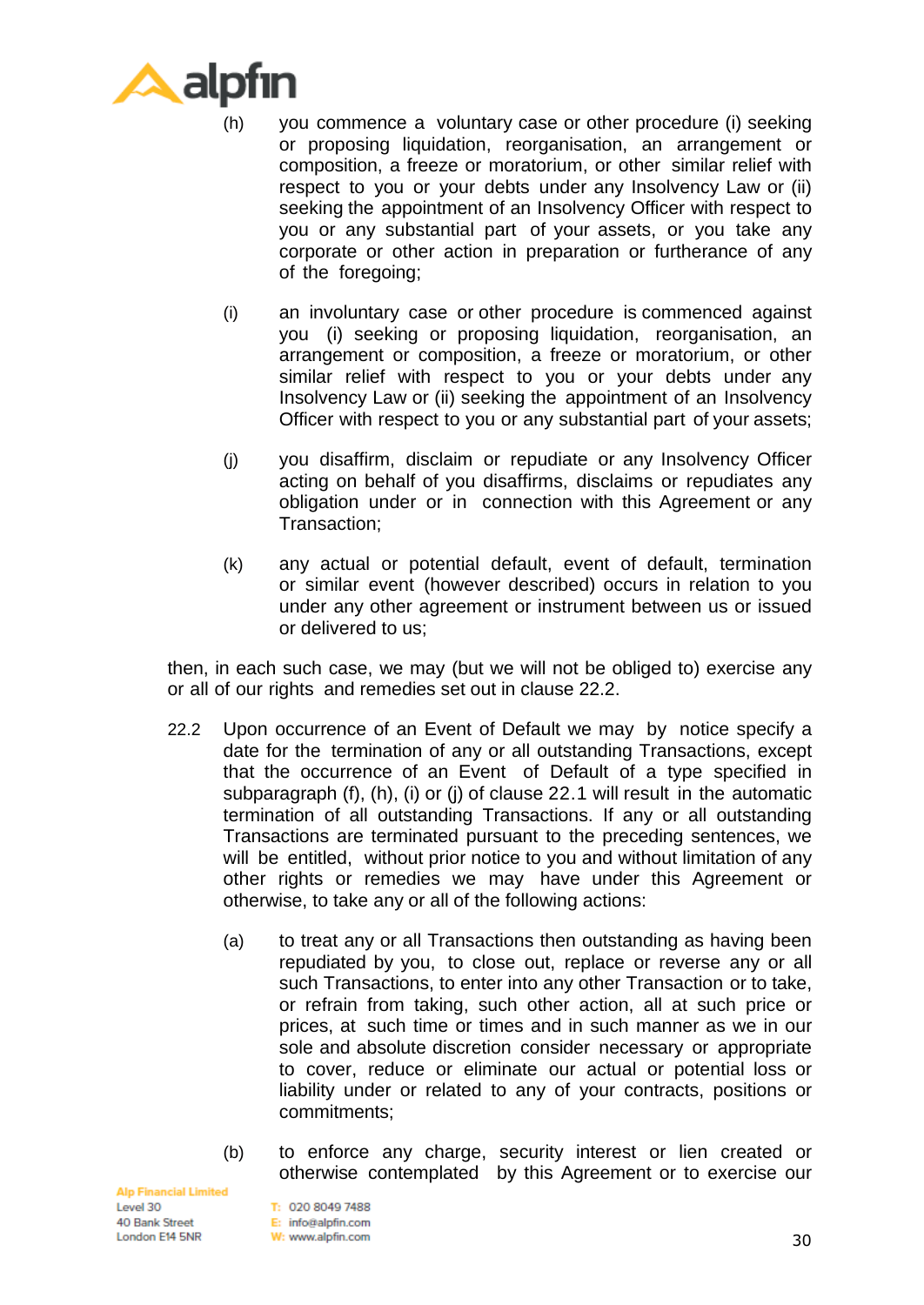

right of set-off provided in this Agreement or any other right of set-off or similar right we may have, whether as a matter of contract, under common law, or otherwise; or

- (c) to close any or all of your Accounts.
- 22.3 We will not lose any of our rights or remedies under or referenced in this clause [22](#page-28-1) by reason of any failure or delay on our part in exercising them, and no such failure or delay will constitute a waiver of any such right or remedy. Under no circumstances will we be under any obligation to exercise any such right or remedy or, if we do exercise any such right or remedy, to do so at a time or in a manner that takes into account your interests or is otherwise beneficial to you.
- 22.4 Any action taken or not taken by us in connection with or pursuant to any Transaction at any time after the occurrence of any Event of Default (whether or not we have knowledge of such event) will be entirely without prejudice to our right to take or not take any similar action or to refuse to take any further action at any time thereafter, and does not in any circumstances constitute as a waiver of that right or any other rights or remedies of ours should any such Event of Default have occurred.
- 22.5 You agree to give us notice of any event of a type specified in clause [22.1](#page-28-0) immediately upon becoming aware of its occurrence.
- 22.6 Notwithstanding anything in this Agreement to the contrary, we will not be obliged to make any payment or delivery otherwise required to be made by us to you pursuant to or in connection with this Agreement or any Transaction for as long as an Event of Default has occurred and is continuing.
- 22.7 Our rights and remedies under or referenced in this clause [22](#page-28-1) will be in addition to any other rights or remedies we may have, whether as a matter of contract, under common law, or otherwise.
- 22.8 We do not accept liability for any error or failure in the operation of the Platform or any delay caused by the Platform.

#### **23. Termination**

- 23.1 You may terminate this Agreement at any time by giving at least 90 Business Days' prior written notice to us.
- 23.2 We may terminate this Agreement at any time by giving at least 10 Business Days' prior written notice to you, except that we may terminate this Agreement immediately if you fail to observe or perform any provision of this Agreement, upon the occurrence of any Event of Default, or at any time at which you have no open Transactions in your Account.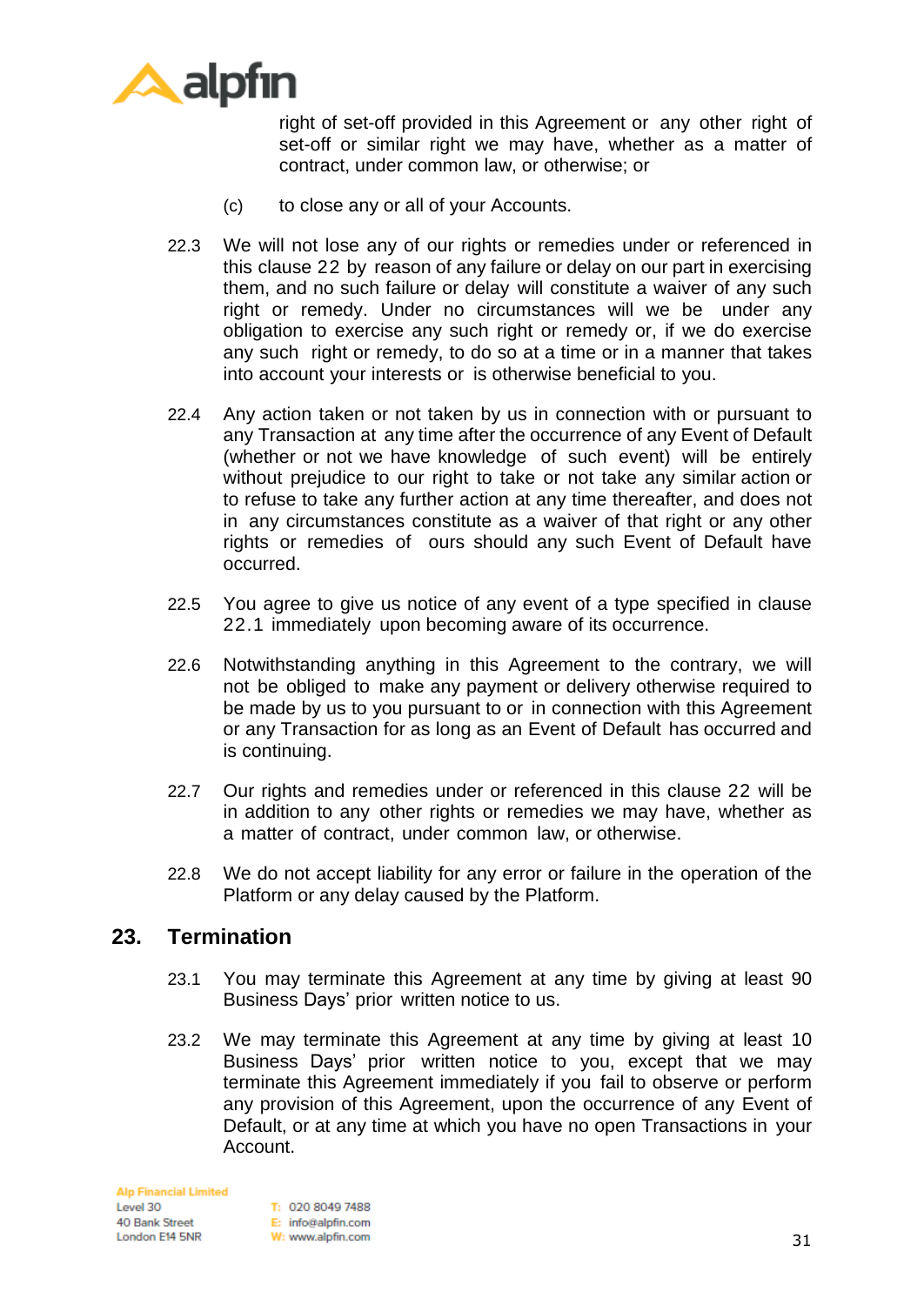

- 23.3 Termination will be without prejudice to accrued rights and remedies and the existence and enforceability of any open Transaction, which will remain open until closed in accordance with this Agreement.
- 23.4 At any time after termination of this Agreement, we may, without notice, close out any of your open Transactions.
- 23.5 Upon termination of this Agreement, any and all amounts payable by you to us will become immediately due and payable, including:
	- (a) all outstanding Commissions, fees and other charges;
	- (b) any losses incurred by us as a result of or in connection with such termination; and
	- (c) any losses and expenses realised in closing out any Transactions or settling or concluding outstanding obligations incurred by us on your behalf.
- 23.6 Any and all provisions that by their terms or nature are intended to apply after termination of this Agreement will survive such termination, and each Transaction that is open at the time of termination will continue to be governed by this Agreement and any additional understandings or agreements between us in relation to such Transaction, in each case until any and all obligations in respect of such Transactions have been fully performed.

#### <span id="page-31-0"></span>**24. Miscellaneous**

- 24.1 *Notices generally*: Unless otherwise agreed or provided in this Agreement, all notices, instructions and other communications sent or given by us to you under or in connection with this Agreement or any Transaction may be verbal or in writing and may be sent or given to your last known home address, place of work, telephone number (including by leaving messages on a telephone answering machine or voice mail system), fax number, e-mail address or other contact details. All notices, instructions and other communications sent or given by you to Alp under or in connection with this Agreement or any Transaction must be sent or given in writing to our address specified on the cover page of this Agreement (or any other address subsequently notified to you for such purpose), addressed to the attention of our Compliance Department.
- 24.2 *Receipt of notices*: Any notice, instruction or other communication sent or given by us will be deemed to have been duly sent or given upon the earlier of (i) actual receipt by you or (ii) the time specified below, as applicable:
	- (a) if delivered in person, when left at your last known home or work address;

**Alp Financial Limited** Level 30 40 Bank Street London E14 5NR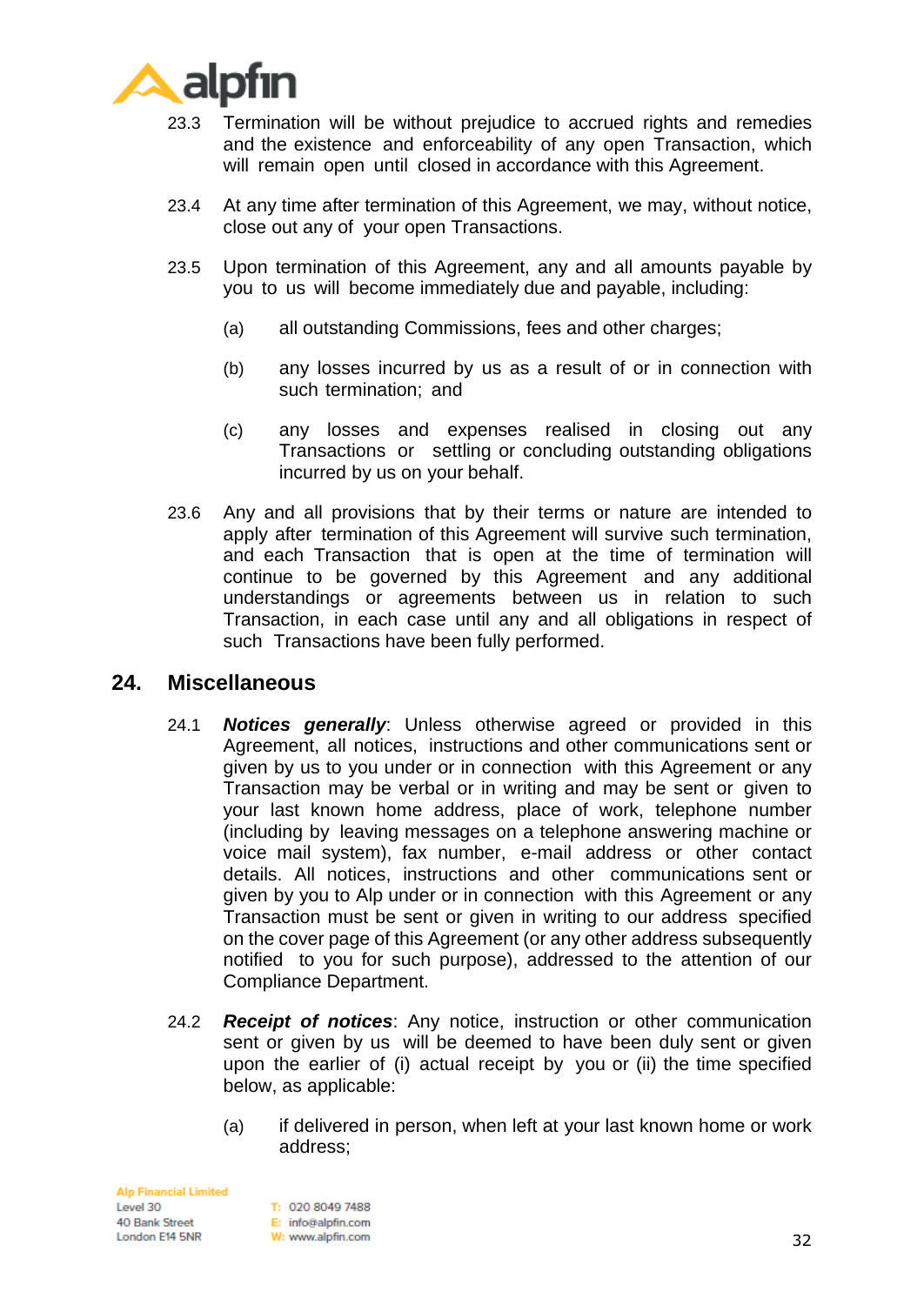

- (b) if sent or given by leaving a message on a telephone answering machine message or voice mail system, one hour after the message was so left;
- (c) if sent or given by first class post or overnight courier, in the ordinary course of the post or such overnight courier and in any event on the next day (or the third day in the case of international air mail) after posting (excluding Sundays and public holidays); and
- (d) if sent or given by e-mail, one hour after sending, provided no "not sent" or "not received" message is received from the relevant e-mail provider.

Any notice, instruction or other communication sent or given by you will be deemed to have been duly sent or given upon actual receipt by us.

- 24.3 *Electronic communications*: Subject to Applicable Regulations, any communications between us using electronic signatures will be binding to the same extent as if they were in writing. By signing the Account Opening Forms you give your consent to the receipt of communications by electronic means, notwithstanding that certain communications would otherwise be required to be made using a durable medium under Applicable Regulations. Without limiting the generality of the foregoing, Orders placed or other instructions given by electronic means will constitute evidence of such Orders or instructions. If you no longer wish to communicate in this way, you must revoke your consent in writing in accordance with clause [24.1](#page-31-0) If you do not wish to communicate via electronic means at all, you must inform us of your wishes prior to you signing the Account Opening Forms.
- 24.4 *Change of address*. You agree to immediately notify us in writing of any change of your address or other contact details, such notification to be given in accordance with clause [24.1.](#page-31-0)
- 24.5 *Third party rights*: A person who is not a party to this Agreement has no rights under the Contracts (Rights of Third Parties) Act 1999 to enforce any terms of this Agreement.
- 24.6 *Assignment*: This Agreement is for the benefit of and binding upon both of us and our respective successors and permitted assigns. You may not and will not assign, charge or otherwise transfer, or purport to assign, charge or otherwise transfer, this Agreement, any rights or obligations hereunder or any interest herein (including any indirect, beneficial, synthetic or economic interest), in each case without our prior written consent (which may be withheld or delayed in our sole and absolute discretion), and any attempted or purported assignment, charge or transfer in violation of this sentence will be void. No assignment, charge or transfer by you will relieve you of any of your obligations or liabilities hereunder. We may transfer this Agreement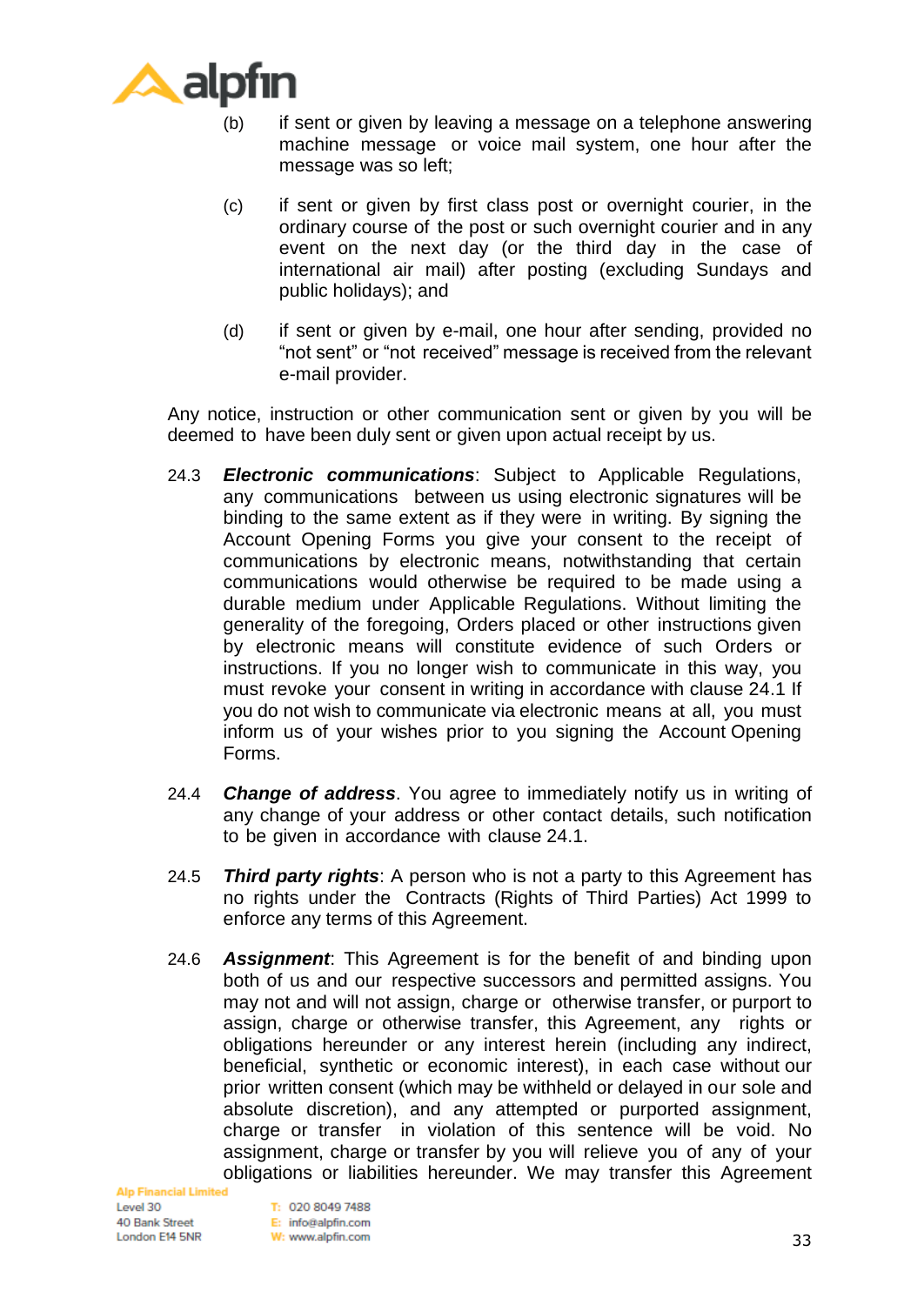

or any rights or obligations hereunder to any of our Affiliates, without your consent.

- 24.7 *Rights and remedies*: The rights and remedies provided or referenced in this Agreement are cumulative and not exclusive of any other rights or remedies we may have, whether as a matter of contract, under common law, or otherwise. We will be under no obligation to exercise any right or remedy at all or in a manner or at a time or in a manner that takes into account your interests or is otherwise beneficial to you. No failure or delay by us in exercising any of our rights or remedies under or in connection with this Agreement or any Transaction will operate as a waiver of those or any other rights or remedies. No single or partial exercise of a right or remedy will prevent further exercise of that right or remedy or the exercise of another right or remedy.
- 24.8 *Partial invalidity*: If, at any time, any provision of this Agreement is or becomes illegal, invalid or unenforceable in any respect under the law of any jurisdiction, neither the legality, validity or enforceability of the remaining provisions of this Agreement nor the legality, validity or enforceability of such provision under the law of any other jurisdiction will in any way be affected or impaired.
- 24.9 *Entire Agreement*: This Agreement together with the schedules attached constitutes the entire agreement between the parties with respect to the subject matter of this Agreement and supersedes all prior or contemporaneous oral or written communications, proposals, agreements and representations with respect to such subject matter.
- 24.10 *Recording of calls*: We may record telephone conversations between us without use of a warning tone, including for the purpose of ensuring that the material terms of each Transaction and any other material information are promptly and accurately recorded. Such records will be our sole property and accepted by you as evidence of Orders placed or other instructions given. You consent to the recording of all calls between us.
- 24.11 *Disclosure*: Alp may be required to disclose to regulatory authorities, the market or other law enforcement agencies details regarding the Transactions as required under Applicable Regulations. You agree and acknowledge that any and all proprietary rights in such Transaction information are owned by us and you waive any duty of confidentiality attaching to the information which we reasonably disclose.
- 24.12 *Transaction reporting*: You acknowledge and agree that you will be responsible for complying with the requirements under Applicable Regulations in relation to transaction reporting as regards to your own obligations to report. We will not undertake transaction reporting on your behalf.
- 24.13 *Post-Trade Reporting*: You acknowledge and agree that you may be required to submit post-trade reports to an "approved publication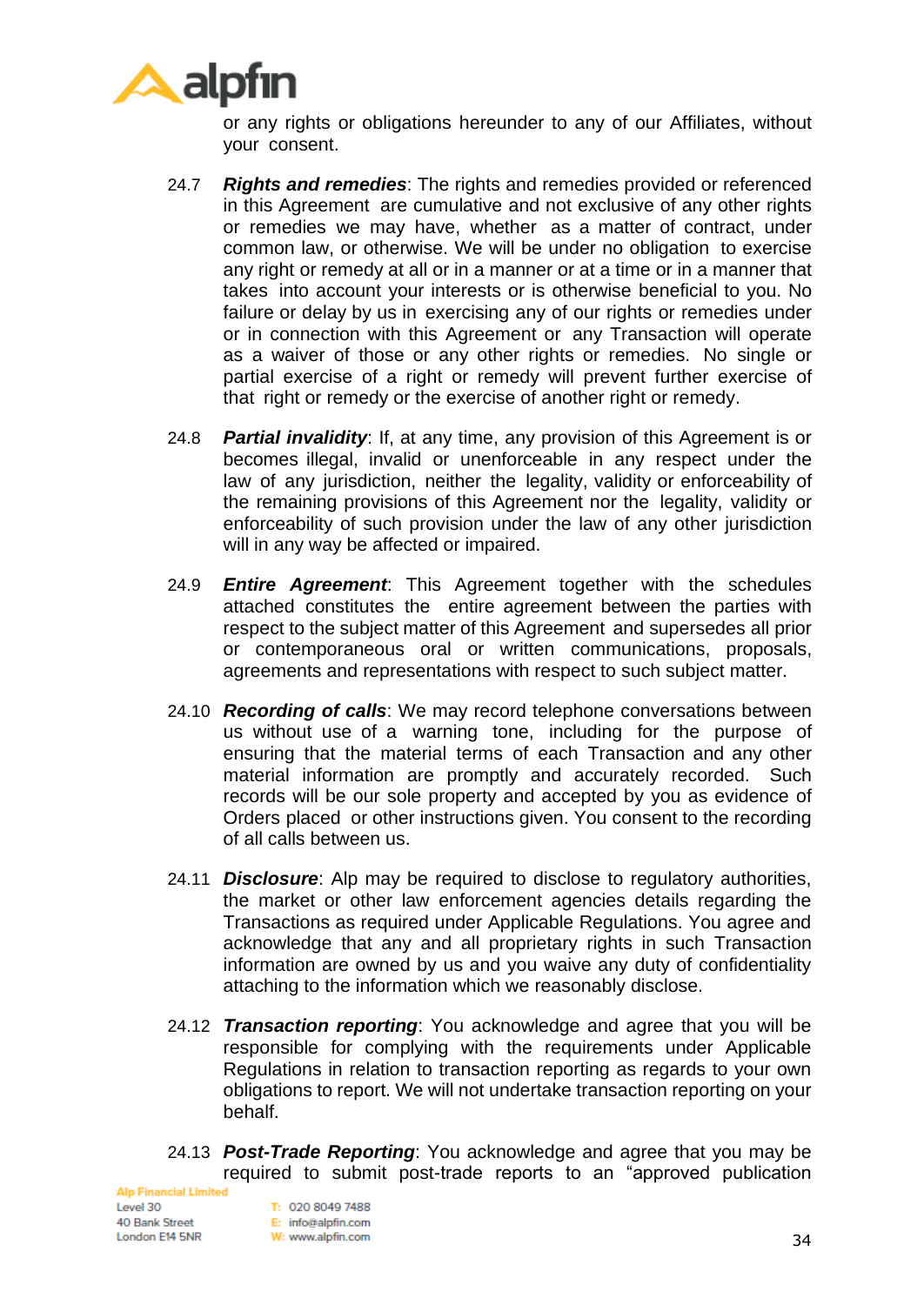

arrangement" (as defined in MiFID II) and that you will have sole responsibility for determining whether you are subject to such requirements. You will have sole responsibility for complying with your post-trade reporting obligations unless otherwise agreed with us.

- 24.14 *Our records*: We are required to retain various records under Applicable Regulations. You agree to us retaining such records and for such time as Applicable Regulations require and permit. Our records will be evidence of your dealings with us in connection with our Services. You will not object to the admission of our records as evidence in any Proceeding because such records are not originals, are not in writing or are documents produced by a computer. You will not rely on us to comply with any of your recordkeeping obligations, notwithstanding the fact that records may be made available to you on request in our sole and absolute discretion.
- 24.15 *Your records*: You agree to keep adequate records in accordance with Applicable Regulations to demonstrate the nature of Orders submitted and the time at which such Orders are submitted.
- 24.16 *Co-operation for Proceedings*: You agree to co-operate with us to the full extent possible in the defence or prosecution of any Proceeding.
- 24.17 *Complaints*: If you have any complaint related to Alp's performance under this Agreement, you should direct that complaint to our Compliance Department, who will investigate the nature of the complaint in accordance with Alp's complaints handling procedure. A copy of Alp's complaints handling procedure is available on request. We are participants in the UK Financial Ombudsman Service ("**FOS**"). Disputes that cannot be resolved between you and us may be submitted to the FOS for mediation. The FOS's compulsory jurisdiction covers complaints against authorised firms about their regulated activities and certain specified other financial services activities. It is provided free of charge to eligible complainants. The FOS's decisions are based on what is 'fair and reasonable' and are binding on firms if a complainant accepts them. The FOS can be contacted at: www.financial-ombudsman.org.uk and Exchange Tower, London, E14 9SR.
- 24.18 *Investor protection scheme*: We are a member of the Financial Services Compensation Scheme (the "**Scheme**") in the United Kingdom. The Scheme is only available to certain types of claimants and claims. Payments to eligible claimants under the Scheme will vary depending on the type of protected claim the claimant holds with respect to the relevant institution. Payments under the Scheme in respect of investments are subject to a maximum payment to any eligible investor of GBP 50,000. Further details of the Scheme are available on request or at the Scheme's official website at [www.fscs.org.uk.](http://www.fscs.org.uk/)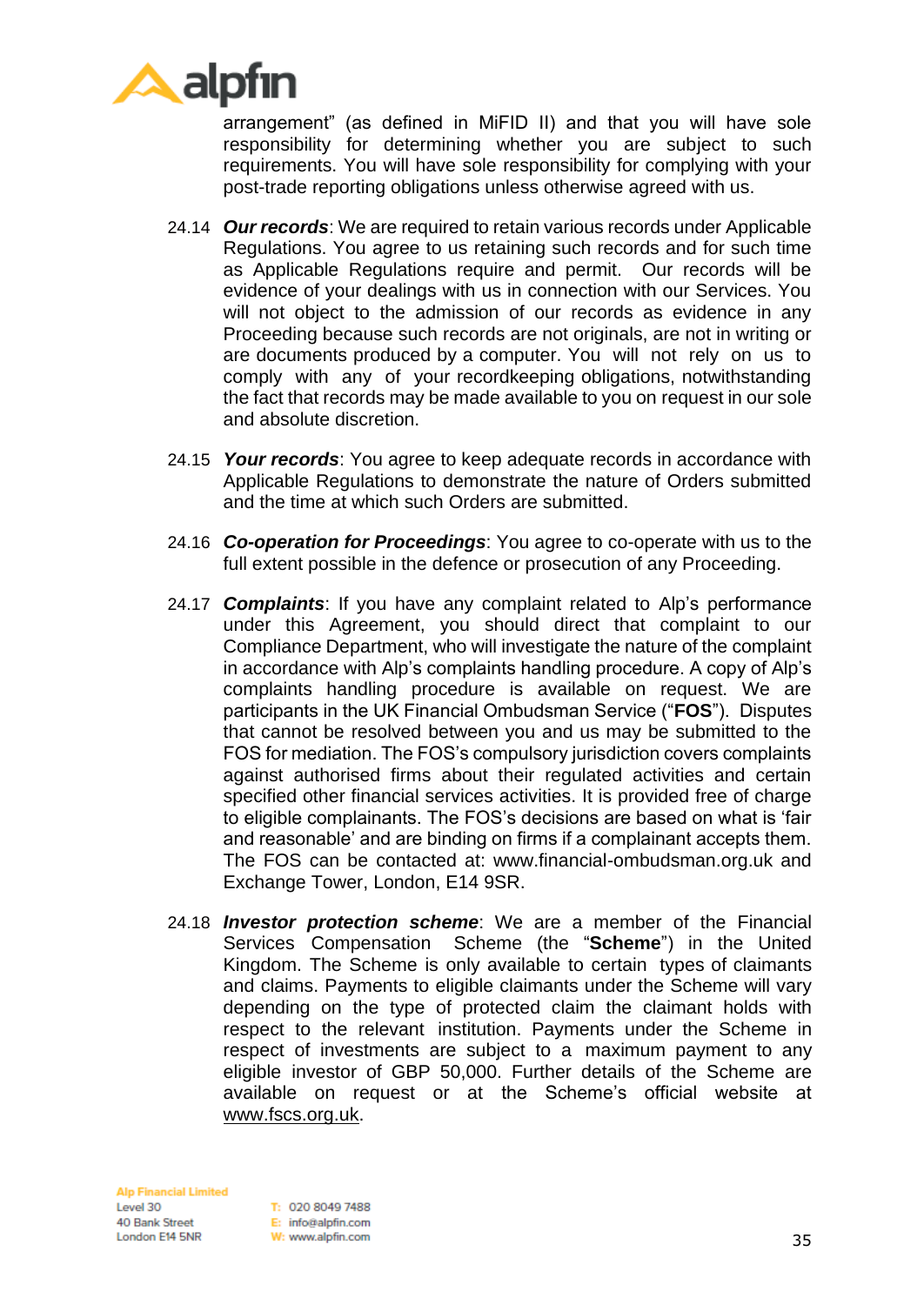

- 24.19 *Withdrawal:* You agree to request a withdrawal at a minimum amount of USD 5,000 each time. If you have less than USD 5,000 in your account, you can withdraw all the funds.
- 24.20 *Dormant Account:* You acknowledge and agree that your account may be switched to a dormant account at Alp's discretion, provided that:

(a) there is no Transaction in your account for a continuous period of 12 months; or

(b) there is no funds is in your account for a continuous period of 6 months.

# <span id="page-35-0"></span>**25. Data Protection and Confidentiality of Information**

- 25.1 You acknowledge that we may obtain information (including personal data and sensitive personal data, each as defined in the General Data Protection Regulation) about you or your directors, shareholders, employees, officers, agents or clients as necessary and that we may process such personal data and sensitive personal data in accordance with our privacy policy, a copy of which will be provided to you prior to account opening via email or can be obtained by writing to us. You and we will each treat as confidential (both during and after the termination of the relationship between you and us) any information learned about the other in the course of the relationship pursuant to these Terms and, except as otherwise agreed or as outlined in our privacy policy, shall not disclose the same to any third party without the other's consent.
- 25.2 You specifically authorise that we may use, store or otherwise process any such information (whether provided electronically or otherwise) and may disclose any such information (including, without limitation, information relating to your transactions and account) either as we shall be obliged to under or pursuant to any applicable law or rules or by any regulatory authority or as may be required to provide Services to you under these Terms.
- 25.3 You acknowledge and agree that in doing so we may transfer or disclose such information to any associated company or third party wherever located in the world. Such parties may include those who provide Services to us or act as our agents, those to whom we transfer or propose to transfer any of our rights or duties under these Terms and those licensed credit reference agencies or other organisations that help us and others make credit decisions and reduce fraud or in the course of carrying out identity, fraud prevention or credit control checks. You acknowledge that we may transfer information we hold about you to any country including countries outside the European Economic Area, which may not have comparable data protection laws, for any of the purposes described in this clause [25.](#page-35-0)
- 25.4 If any personal data or sensitive personal data belonging to any of your shareholders, directors, employees, officers, agents or clients is